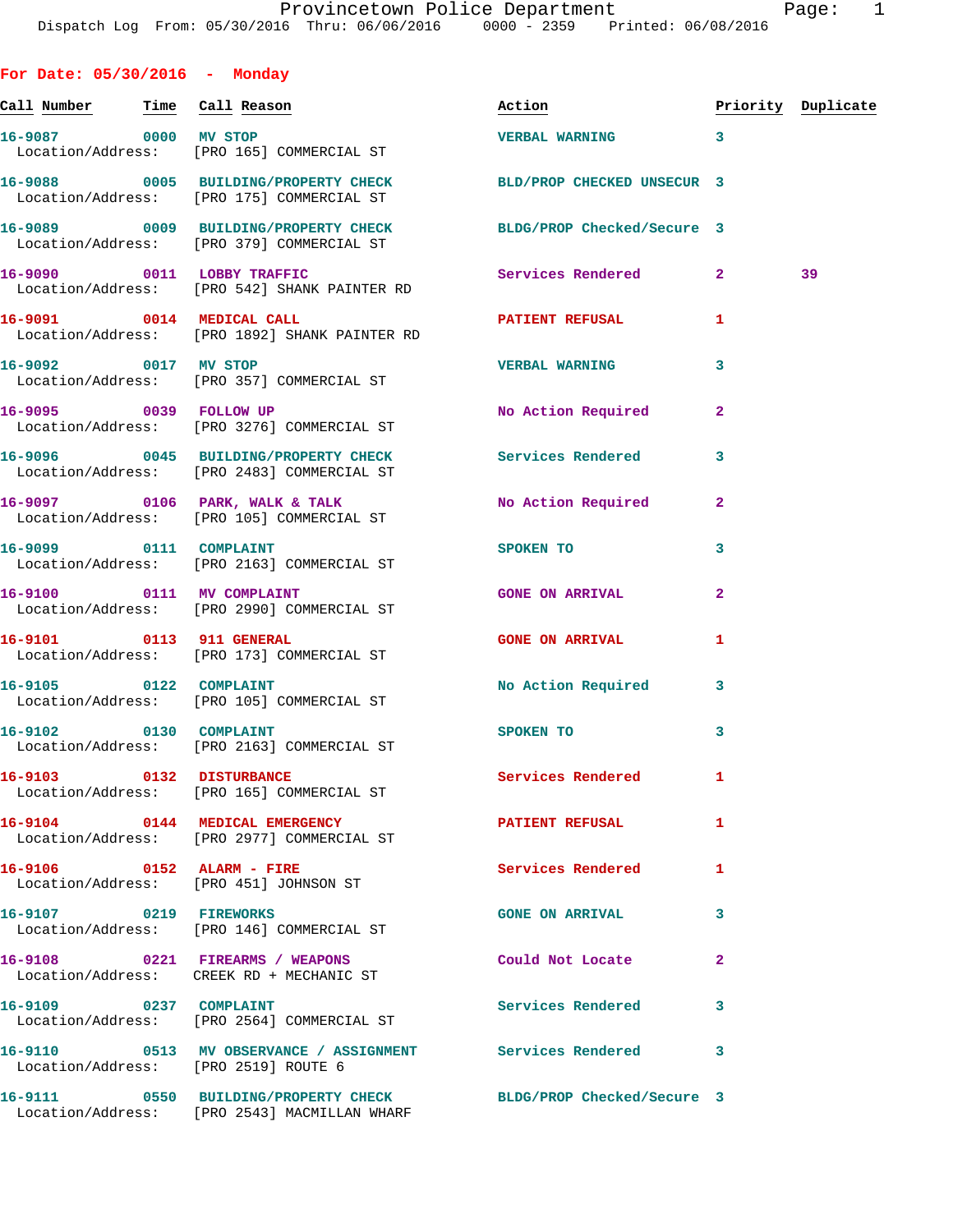|                                                           | Provincetown Police Department<br>Dispatch Log From: 05/30/2016 Thru: 06/06/2016 0000 - 2359 Printed: 06/08/2016 |                            |                         |
|-----------------------------------------------------------|------------------------------------------------------------------------------------------------------------------|----------------------------|-------------------------|
|                                                           |                                                                                                                  |                            |                         |
|                                                           | 16-9112 0746 BUILDING/PROPERTY CHECK Services Rendered<br>Location/Address: [PRO 1638] COMMERCIAL ST             |                            | 3                       |
|                                                           | 16-9113 0755 BUILDING/PROPERTY CHECK Services Rendered 3<br>Location/Address: [PRO 2483] COMMERCIAL ST           |                            |                         |
|                                                           | 16-9114 0903 HAZARDS<br>Location/Address: RYDER ST + BRADFORD ST                                                 | Services Rendered          | $\mathbf{2}$            |
|                                                           | 16-9115 1019 ASSIST AGENCY / MUTUAL AID Taken/Referred to Other<br>Location/Address: COMMERCIAL ST + CARVER ST   |                            | 3                       |
| Refer To Accident: 16-20-AC                               | 16-9116 1040 MV ACCIDENT<br>Location/Address: [PRO 3004] BRADFORD ST                                             | Investigated               | 1                       |
|                                                           | 16-9119 1213 PARK, WALK & TALK<br>Location/Address: [PRO 216] COMMERCIAL ST                                      | Services Rendered          | $\overline{2}$          |
|                                                           | 16-9120 1231 PARK, WALK & TALK<br>Location/Address: [PRO 3033] COMMERCIAL ST                                     | BLDG/PROP Checked/Secure 2 |                         |
|                                                           | 16-9121 1243 HAZARDS/ROAD<br>Location/Address: [PRO 1362] CONANT ST                                              | <b>Services Rendered</b>   | $\mathbf{2}$            |
|                                                           | 16-9122 1305 LOST CHECKBOOK<br>Location/Address: [PRO 542] SHANK PAINTER RD                                      | <b>Services Rendered</b>   | $\overline{\mathbf{3}}$ |
|                                                           | 16-9123 1325 COMPLAINT<br>Location/Address: [PRO 105] COMMERCIAL ST                                              | SPOKEN TO                  | 3                       |
| 16-9124 1338 FOLLOW UP                                    | Location/Address: [PRO 285] COMMERCIAL ST                                                                        | Services Rendered          | $\mathbf{2}$            |
|                                                           | 16-9125 1350 POSSIBLE STOLEN CAR<br>Location/Address: [PRO 106] COMMERCIAL ST                                    | SPOKEN TO                  | 2                       |
| 16-9126 1354 FOLLOW UP                                    | Location: [PRO 3431] LOPES SQUARE                                                                                | Services Rendered          | $\mathbf{2}$            |
|                                                           | 16-9127 1400 SERVICE CALL/INVESTIGATION Services Rendered                                                        |                            | 3                       |
| 16-9128<br>Location/Address: [PRO 1488] PEARL ST          | 1411 PARKING COMPLAINT / GENERAL                                                                                 | <b>Vehicle Towed</b>       | 3.                      |
|                                                           | 16-9129 1434 FOUND I-PHONE WHITE Services Rendered<br>Location/Address: [PRO 3259] MACMILLAN WHARF               |                            | 3                       |
| 16-9130 1500 LOST CELLPHONE                               | Location/Address: [PRO 542] SHANK PAINTER RD                                                                     | Services Rendered          | 3                       |
| 16-9132 1520 FOLLOW UP<br>Location/Address: COMMERCIAL ST |                                                                                                                  | FOLLOW UP                  | $\mathbf{2}$            |
|                                                           | 16-9131 1529 PARK, WALK & TALK<br>Location/Address: [PRO 105] COMMERCIAL ST                                      | Services Rendered          | $\mathbf{2}$            |
|                                                           | 16-9133 1529 KIOSK PROBLEM USCG<br>Location/Address: [PRO 396] COMMERCIAL ST                                     | Services Rendered          | 3                       |
| Location/Address: HOWLAND ST + ROUTE 6                    | 16-9134 1604 MV OBSERVANCE / ASSIGNMENT Services Rendered                                                        |                            | 3                       |
| 16-9135 1618 FOLLOW UP                                    | Location/Address: [PRO 2849] COMMERCIAL ST                                                                       | <b>FOLLOW UP</b>           | $\mathbf{2}$            |
|                                                           | 16-9136 1625 BUILDING/PROPERTY CHECK<br>Location/Address: [PRO 3033] COMMERCIAL ST                               | BLDG/PROP Checked/Secure 3 |                         |
|                                                           | 16-9138 1651 VERBAL SPEED<br>Location/Address: [PRO 2540] RACE POINT RD                                          | <b>VERBAL WARNING</b>      | 3                       |

Page: 2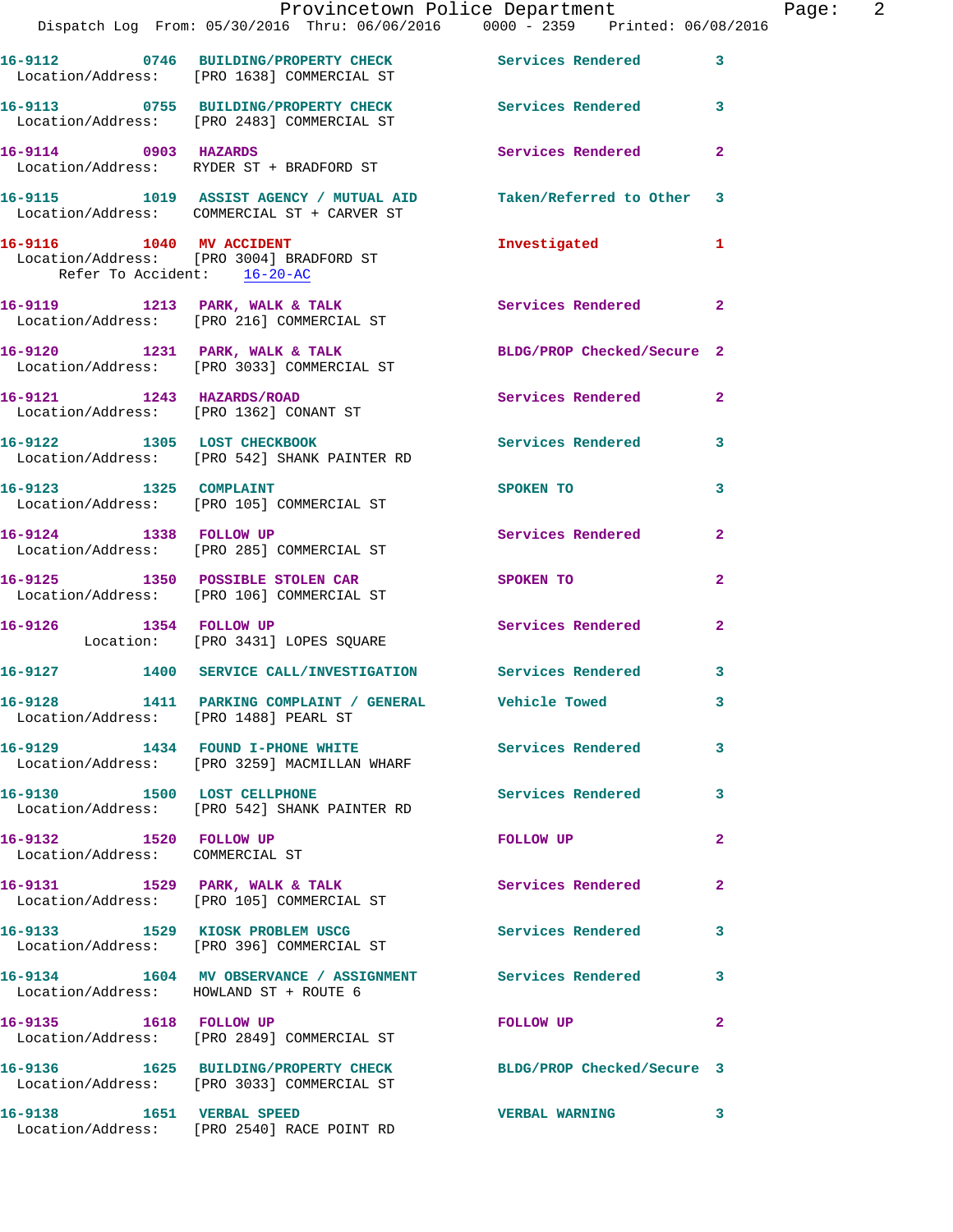Dispatch Log From: 05/30/2016 Thru: 06/06/2016 0000 - 2359 Printed: 06/08/2016 **16-9139 1710 VERBAL SPEED VERBAL WARNING 3**  Location/Address: [PRO 2519] ROUTE 6 **16-9140 1719 BUILDING/PROPERTY CHECK BLDG/PROP Checked/Secure 3**  Location/Address: [PRO 564] BAYBERRY AVE **16-9141 1719 FALL/EVALUATION PATIENT REFUSAL 1**  Location/Address: [PRO 878] CONANT ST **16-9142 1737 THREATS Services Rendered 2**  Location/Address: [PRO 542] SHANK PAINTER RD **16-9143 1756 MISSING DECAL VERBAL WARNING 3**  Location/Address: BRADFORD ST **16-9144** 1834 FOLLOW UP **1884 Services Rendered** 2 Location/Address: NELSON AVE **16-9145 1944 MV OBSERVANCE / ASSIGNMENT Services Rendered 3**  Location/Address: [PRO 58] BRADFORD ST **16-9146 1950 MV OBSERVANCE / ASSIGNMENT Services Rendered 3**  Location/Address: ROUTE 6 **16-9147 2004 VERBAL SPEED VERBAL WARNING 3**  Location/Address: [PRO 1886] BRADFORD ST **16-9150 2048 MV STOP VERBAL WARNING 3**  Location/Address: FREEMAN ST + BRADFORD ST **16-9149 2051 BUILDING/PROPERTY CHECK BLDG/PROP Checked/Secure 3**  Location/Address: [PRO 519] RACE POINT RD **16-9151 2108 MV STOP VERBAL WARNING 3**  Location/Address: [PRO 606] CONWELL ST **16-9152 2129 DISABLED TRUCK No Action Required 2**  Location/Address: [PRO 2539] RYDER ST EXT **16-9153 2148 BUILDING/PROPERTY CHECK BLDG/PROP Checked/Secure 3**  Location/Address: [PRO 530] SHANK PAINTER RD **16-9154 2158 BUILDING/PROPERTY CHECK BLDG/PROP Checked/Secure 3**  Location/Address: [PRO 2263] COMMERCIAL ST **16-9155 2159 BUILDING/PROPERTY CHECK BLDG/PROP Checked/Secure 3**  Location/Address: [PRO 186] COMMERCIAL ST **16-9156 2159 BUILDING/PROPERTY CHECK BLDG/PROP Checked/Secure 3**  Location/Address: [PRO 2426] COMMERCIAL ST **16-9157 2159 BUILDING/PROPERTY CHECK BLDG/PROP Checked/Secure 3**  Location/Address: [PRO 2052] COMMERCIAL ST **16-9158 2209 BUILDING/PROPERTY CHECK BLDG/PROP Checked/Secure 3**  Location/Address: [PRO 16] BRADFORD ST **16-9159 2209 BUILDING/PROPERTY CHECK BLDG/PROP Checked/Secure 3**  Location/Address: [PRO 379] COMMERCIAL ST **16-9161 2317 MEDICAL EMERGENCY Transported to Hospital 1**  Location/Address: PEARL ST + COMMERCIAL ST **For Date: 05/31/2016 - Tuesday**

**16-9162 0002 LOBBY TRAFFIC Services Rendered 2 19**  Location/Address: [PRO 542] SHANK PAINTER RD **16-9163 0010 MV OBSERVANCE / ASSIGNMENT Services Rendered 3**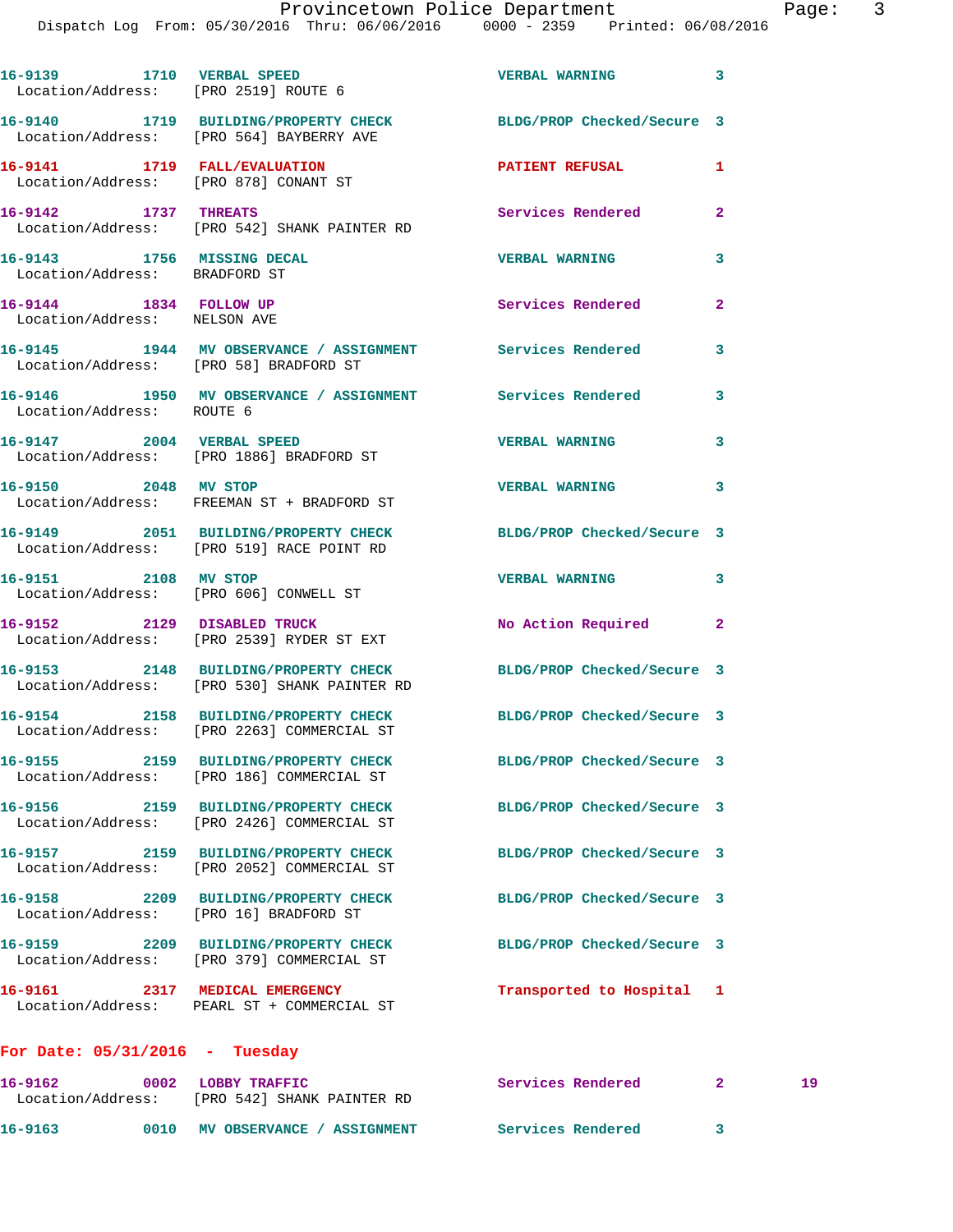|                                        | Provincetown Police Department<br>Dispatch Log From: 05/30/2016 Thru: 06/06/2016 0000 - 2359 Printed: 06/08/2016 |                            |                |
|----------------------------------------|------------------------------------------------------------------------------------------------------------------|----------------------------|----------------|
| Location/Address: ROUTE 6 + SNAIL RD   |                                                                                                                  |                            |                |
|                                        | 16-9164 0034 DISTURBANCE<br>Location/Address: [PRO 208] COMMERCIAL ST                                            | SPOKEN TO                  | 1              |
|                                        | 16-9165 0052 BUILDING/PROPERTY CHECK BLDG/PROP Checked/Secure 3<br>Location/Address: [PRO 105] COMMERCIAL ST     |                            |                |
|                                        | 16-9166 0059 BUILDING/PROPERTY CHECK<br>Location/Address: [PRO 447] JEROME SMITH RD                              | BLDG/PROP Checked/Secure 3 |                |
|                                        | 16-9167 0117 BUILDING/PROPERTY CHECK<br>Location/Address: [PRO 1646] WINSLOW ST                                  | BLDG/PROP Checked/Secure 3 |                |
|                                        | 16-9168 0137 MV OBSERVANCE / ASSIGNMENT<br>Location/Address: BRADFORD ST + HOWLAND ST                            | No Action Required         | 3              |
| 16-9169 0149 MV STOP                   | Location/Address: [PRO 58] BRADFORD ST                                                                           | Citation/Warning Issued    | 3              |
|                                        | 16-9170 0600 BUILDING/PROPERTY CHECK BLDG/PROP Checked/Secure 3<br>Location/Address: [PRO 444] HIGH POLE HILL    |                            |                |
| Location/Address: [PRO 58] BRADFORD ST | 16-9171 0608 MV OBSERVANCE / ASSIGNMENT                                                                          | No Action Required         | 3              |
|                                        | 16-9172 0629 BUILDING/PROPERTY CHECK<br>Location/Address: [PRO 1638] COMMERCIAL ST                               | BLDG/PROP Checked/Secure 3 |                |
|                                        | 16-9173 0632 BUILDING/PROPERTY CHECK<br>Location/Address: [PRO 341] COMMERCIAL ST                                | BLDG/PROP Checked/Secure 3 |                |
| 16-9174 0738 MV STOP                   | Location/Address: BRADFORD ST + COURT ST                                                                         | <b>VERBAL WARNING</b>      | 3              |
|                                        | 16-9175 0739 ANIMAL CALL/PET PANTRY<br>Location/Address: [PRO 3296] SHANK PAINTER RD                             | <b>Services Rendered</b>   | 2              |
|                                        | 16-9176 0742 BUILDING/PROPERTY CHECK<br>Location/Address: [PRO 2483] COMMERCIAL ST                               | <b>Services Rendered</b>   | 3              |
| 16-9177 0803 PARK, WALK & TALK         | Location/Address: [PRO 569] WINSLOW ST                                                                           | Services Rendered          | $\overline{a}$ |
| 16-9178 0808 MV DISABLED               | Location/Address: [PRO 2513] ROUTE 6                                                                             | <b>GONE ON ARRIVAL</b>     | 2              |
|                                        | 16-9179 0816 MV COMPLAINT<br>Location/Address: [PRO 440] HARRY KEMP WAY                                          | Services Rendered          | 2              |
| Location/Address: PEARL ST             | 16-9180 0827 SERVICE CALL/RIDE                                                                                   | <b>Services Rendered</b>   | 3              |
| Location/Address: [PRO 3287] ROUTE 6   | 16-9181 0828 BUILDING/PROPERTY CHECK BLDG/PROP Checked/Secure 3                                                  |                            |                |
|                                        | 16-9182 0833 MEDICAL EMERGENCY/EVAL Services Rendered<br>Location/Address: [PRO 395] COMMERCIAL ST               |                            | 1              |
|                                        | 16-9183 0918 PARK, WALK & TALK<br>Location/Address: [PRO 182] COMMERCIAL ST                                      | Services Rendered          | 2              |
|                                        | 16-9184 0921 PARKING COMPLAINT / GENERAL Services Rendered<br>Location/Address: [PRO 396] COMMERCIAL ST          |                            | 3              |
| Location/Address: [PRO 571] ALDEN ST   | 16-9185 0927 BUILDING/PROPERTY CHECK BLDG/PROP Checked/Secure 3                                                  |                            |                |
|                                        | 16-9186  0928 LARCENY /FORGERY/ FRAUD<br>Location/Address: [PRO 352] COMMERCIAL ST                               | SPOKEN TO                  | $\mathbf{2}$   |

Page: 4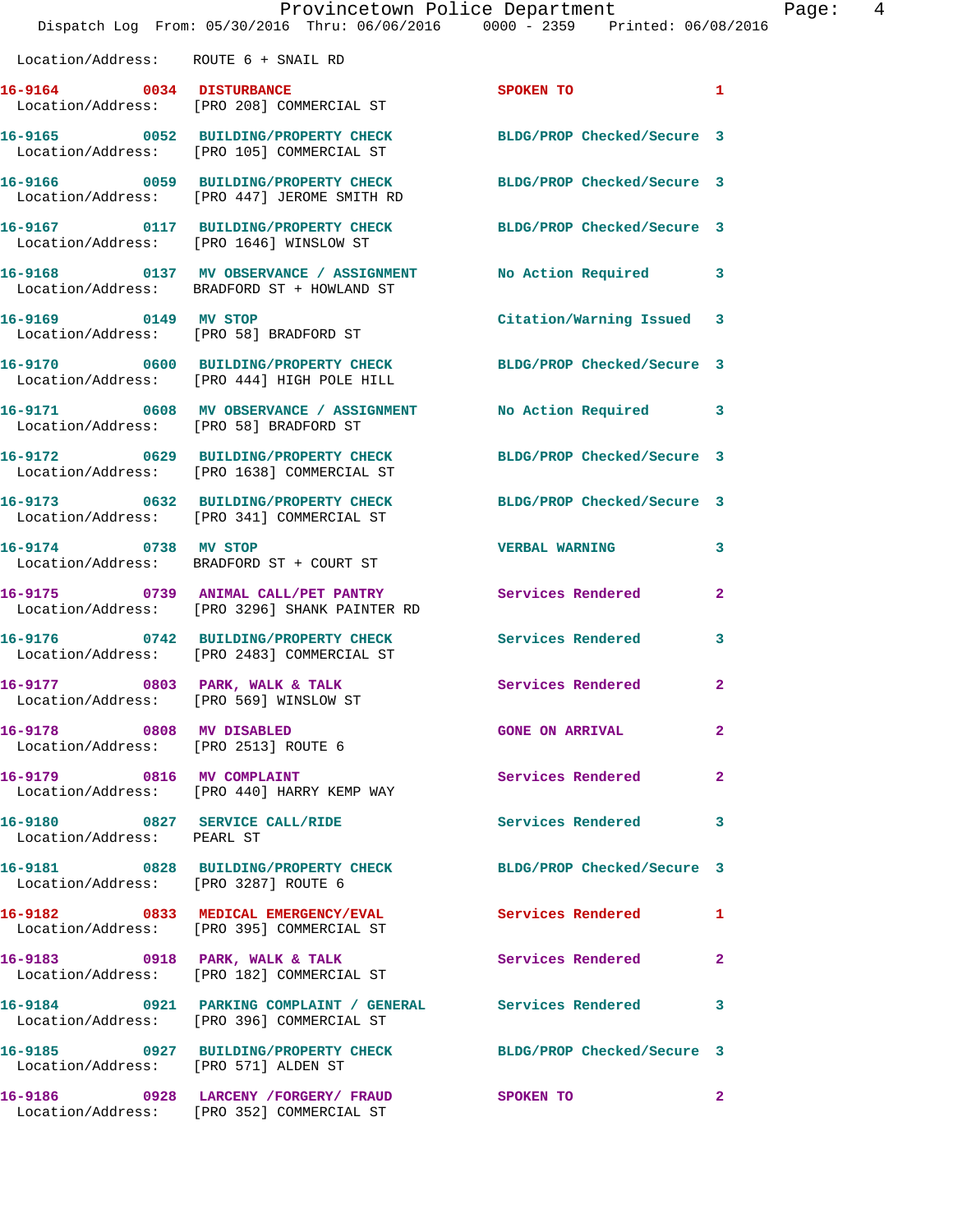|                                      | Provincetown Police Department The Page: 5<br>Dispatch Log From: 05/30/2016 Thru: 06/06/2016   0000 - 2359   Printed: 06/08/2016 |                           |                |   |  |
|--------------------------------------|----------------------------------------------------------------------------------------------------------------------------------|---------------------------|----------------|---|--|
| Location/Address: [PRO 3440] ROUTE 6 | 16-9187 6953 MV OBSERVANCE / ASSIGNMENT No Action Required 3                                                                     |                           |                |   |  |
| 16-9188 1005 MV STOP                 | Location/Address: [PRO 542] SHANK PAINTER RD                                                                                     | Vehicle Towed 3           |                |   |  |
| Location/Address: [PRO 2513] ROUTE 6 | 16-9189 1033 MV COMPLAINT                                                                                                        | VERBAL WARNING            | $\mathbf{2}$   |   |  |
| Location/Address: SHANK PAINTER RD   | 16-9190 1042 MV OBSERVANCE / ASSIGNMENT Services Rendered                                                                        |                           | 3              |   |  |
|                                      | 16-9191 1047 ANIMAL CALL/TURTLE<br>Location/Address: [PRO 2518] ROUTE 6                                                          | Services Rendered         | $\mathbf{2}$   |   |  |
| Location/Address: [PRO 2521] ROUTE 6 | 16-9194 1116 ANIMAL CALL                                                                                                         | Taken/Referred to Other 2 |                | 1 |  |
|                                      | 16-9196 1130 NOISE COMPLAINT<br>Location/Address: [PRO 442] HARRY KEMP WAY                                                       | SPOKEN TO                 | 3              |   |  |
|                                      | 16-9198 1137 BUILDING/PROPERTY CHECK Services Rendered<br>Location/Address: [PRO 444] HIGH POLE HILL                             |                           | 3              |   |  |
| 16-9200 1143 HAZARDS                 | Location/Address: [PRO 2479] ROUTE 6                                                                                             | Removed Hazard            | $\overline{2}$ |   |  |
|                                      | 16-9202 1159 BUILDING/PROPERTY CHECK Services Rendered<br>Location/Address: [PRO 2977] COMMERCIAL ST                             |                           | 3              |   |  |
|                                      | 16-9203 1207 ANIMAL CALL/DOG IN CAR SPOKEN TO<br>Location/Address: [PRO 526] RYDER ST EXT                                        |                           | $\overline{2}$ |   |  |
|                                      | 16-9204 1207 BUILDING/PROPERTY CHECK Services Rendered<br>Location/Address: [PRO 2206] COMMERCIAL ST                             |                           | 3              |   |  |
|                                      | 16-9205 1231 PARK, WALK & TALK<br>Location/Address: [PRO 526] RYDER ST EXT                                                       | Services Rendered         | $\mathbf{2}$   |   |  |
|                                      | 16-9206 1249 BY-LAW VIOLATION<br>Location/Address: [PRO 105] COMMERCIAL ST                                                       | <b>Unfounded</b>          | $\mathbf{2}$   |   |  |
|                                      | 16-9207 1255 SERVICE CALL/FINGERPRINTING Services Rendered 3<br>Location/Address: [PRO 542] SHANK PAINTER RD                     |                           |                |   |  |
|                                      | 16-9208 1323 BUILDING/PROPERTY CHECK BLDG/PROP Checked/Secure 3<br>Location/Address: [PRO 2206] COMMERCIAL ST                    |                           |                |   |  |
|                                      | 16-9209 1323 PARK, WALK & TALK<br>Location/Address: [PRO 105] COMMERCIAL ST                                                      | Services Rendered         | $\mathbf{2}$   |   |  |
|                                      | 16-9210 1330 MV DISABLED<br>Location/Address: [PRO 2519] ROUTE 6                                                                 | SPOKEN TO                 | $\mathbf{2}$   |   |  |
| Location/Address: [PRO 3440] ROUTE 6 | 16-9211 1333 MV OBSERVANCE / ASSIGNMENT Services Rendered                                                                        |                           | 3              |   |  |
| Location/Address: [PRO 3287] ROUTE 6 | 16-9212 1342 PARK, WALK & TALK                                                                                                   | Services Rendered         | $\mathbf{2}$   |   |  |
| 16-9213 1344 MV STOP                 | Location/Address: [PRO 2513] ROUTE 6                                                                                             | <b>VERBAL WARNING</b>     | 3              |   |  |
|                                      | 16-9214 1352 BUILDING/PROPERTY CHECK Services Rendered<br>Location/Address: [PRO 105] COMMERCIAL ST                              |                           | 3              |   |  |
|                                      | 16-9215 1403 MV OBSERVANCE / ASSIGNMENT Services Rendered<br>Location/Address: RACE POINT RD + NELSON AVE                        |                           | 3              |   |  |
|                                      | 16-9216 1406 COMPLAINT<br>Location/Address: [PRO 1225] COMMERCIAL ST                                                             | Services Rendered         | 3              |   |  |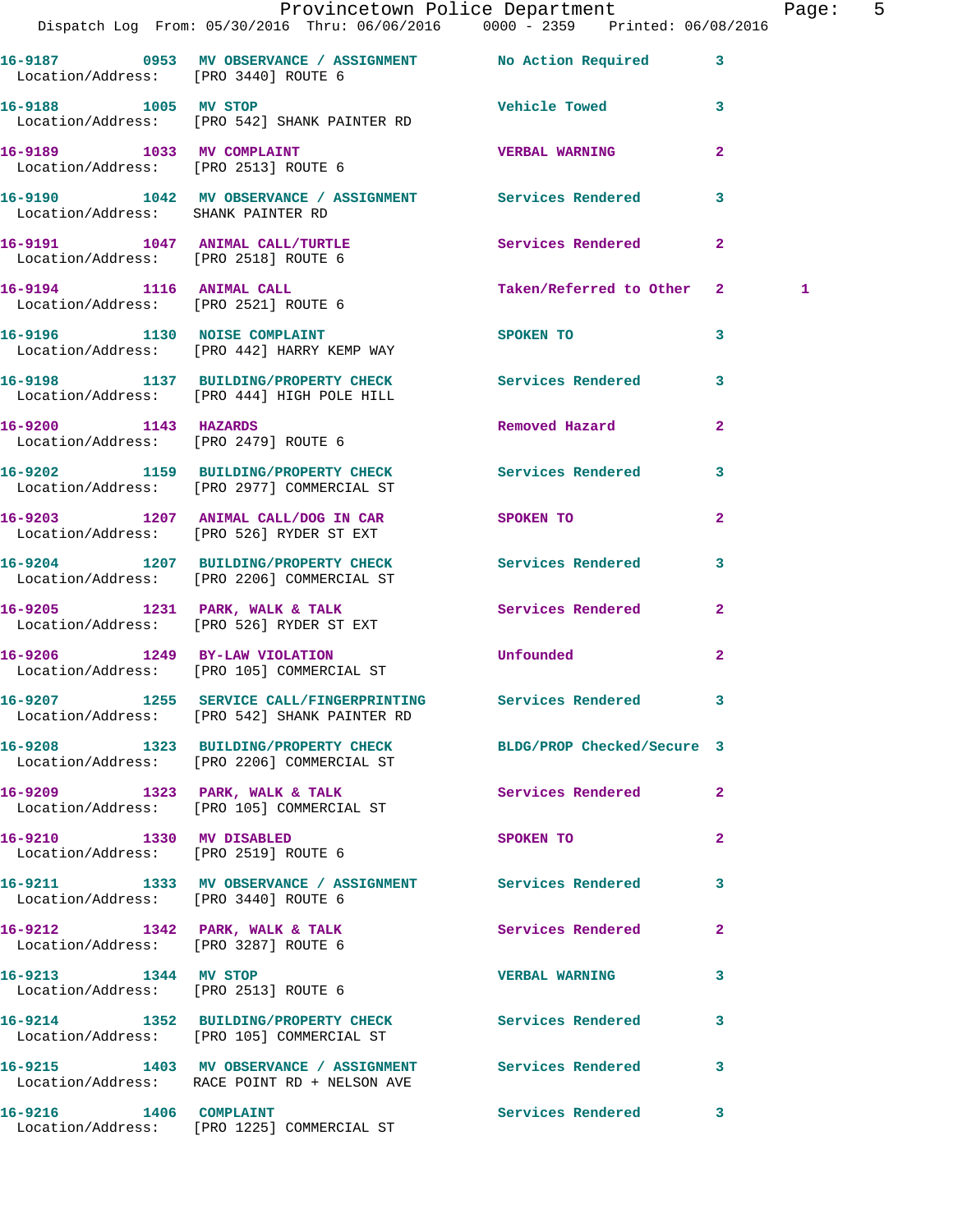| 16-9217 1444 LOOSE DOG<br>Location/Address: [PRO 3871] PRINCE ST |                                                                                       | Services Rendered          | $\mathbf{2}$   |
|------------------------------------------------------------------|---------------------------------------------------------------------------------------|----------------------------|----------------|
| 16-9218 1456 SCHOOL                                              | Location/Address: [PRO 569] WINSLOW ST                                                | Services Rendered          | 3              |
|                                                                  | 16-9219 1523 PARK, WALK & TALK<br>Location/Address: [PRO 105] COMMERCIAL ST           | Services Rendered          | $\mathbf{2}$   |
| 16-9220 1528 DISTURBANCE                                         | Location/Address: [PRO 711] BRADFORD ST                                               | Services Rendered          | $\mathbf{1}$   |
|                                                                  | 16-9221 1726 FOLLOW UP/MISSING CAMERA<br>Location/Address: [PRO 542] SHANK PAINTER RD | SPOKEN TO                  | $\overline{2}$ |
|                                                                  | 16-9222 1738 BUILDING/PROPERTY CHECK<br>Location/Address: [PRO 3033] COMMERCIAL ST    | BLDG/PROP Checked/Secure 3 |                |
|                                                                  | $16-9223$ 1740 PEDESTRIAN VS M/V<br>Location: [PRO 3431] LOPES SQUARE                 | Services Rendered          | $\mathbf{1}$   |
| Location/Address: ROUTE 6 + HOWLAND ST                           | 16-9224 1827 MV OBSERVANCE / ASSIGNMENT Services Rendered 3                           |                            |                |
| 16-9225 1852 COMPLAINT                                           | Location/Address: [PRO 3259] MACMILLAN WHARF                                          | Services Rendered 3        |                |
|                                                                  | 16-9226 1908 BUILDING/PROPERTY CHECK<br>Location/Address: [PRO 2500] COMMERCIAL ST    | BLDG/PROP Checked/Secure 3 |                |
|                                                                  | 16-9227 2016 BUILDING/PROPERTY CHECK<br>Location/Address: [PRO 99] COMMERCIAL ST      | BLDG/PROP Checked/Secure 3 |                |
|                                                                  | 16-9228 2034 BUILDING/PROPERTY CHECK<br>Location/Address: [PRO 379] COMMERCIAL ST     | BLDG/PROP Checked/Secure 3 |                |
| 16-9233 2056 PARK, WALK & TALK                                   | Location/Address: [PRO 2564] COMMERCIAL ST                                            | Services Rendered 2        |                |
|                                                                  | 16-9230 2118 WELL BEING CHECK<br>Location/Address: [PRO 1268] COMMERCIAL ST           | Services Rendered 3        |                |
| 16-9231 2126 BURGLAR ALARM                                       | Location/Address: [PRO 515] RACE POINT RD                                             | Taken/Referred to Other 1  |                |
| 16-9232 2140 MV STOP                                             | Location/Address: COMMERCIAL ST + MAYFLOWER AVE                                       | Services Rendered          | 3              |
|                                                                  | 16-9234 2153 BUILDING/PROPERTY CHECK<br>Location/Address: [PRO 3259] MACMILLAN WHARF  | <b>Services Rendered</b>   | 3              |
|                                                                  | 16-9235 2256 BUILDING/PROPERTY CHECK<br>Location/Address: [PRO 105] COMMERCIAL ST     | BLDG/PROP Checked/Secure 3 |                |
| 16-9237 2336 MV STOP                                             | Location/Address: BRADFORD ST + COMMERCIAL ST                                         | <b>VERBAL WARNING</b>      | 3              |
|                                                                  | 16-9238 2342 BUILDING/PROPERTY CHECK<br>Location/Address: [PRO 306] COMMERCIAL ST     | BLDG/PROP Checked/Secure 3 |                |
|                                                                  | 16-9239 2351 BUILDING/PROPERTY CHECK<br>Location/Address: [PRO 1638] COMMERCIAL ST    | BLDG/PROP Checked/Secure 3 |                |
|                                                                  | 16-9240 2353 BUILDING/PROPERTY CHECK<br>Location/Address: [PRO 447] JEROME SMITH RD   | BLDG/PROP Checked/Secure 3 |                |
| 16-9241 2355 MV STOP                                             | Location/Address: [PRO 3746] BRADFORD ST EXT                                          | Citation/Warning Issued 3  |                |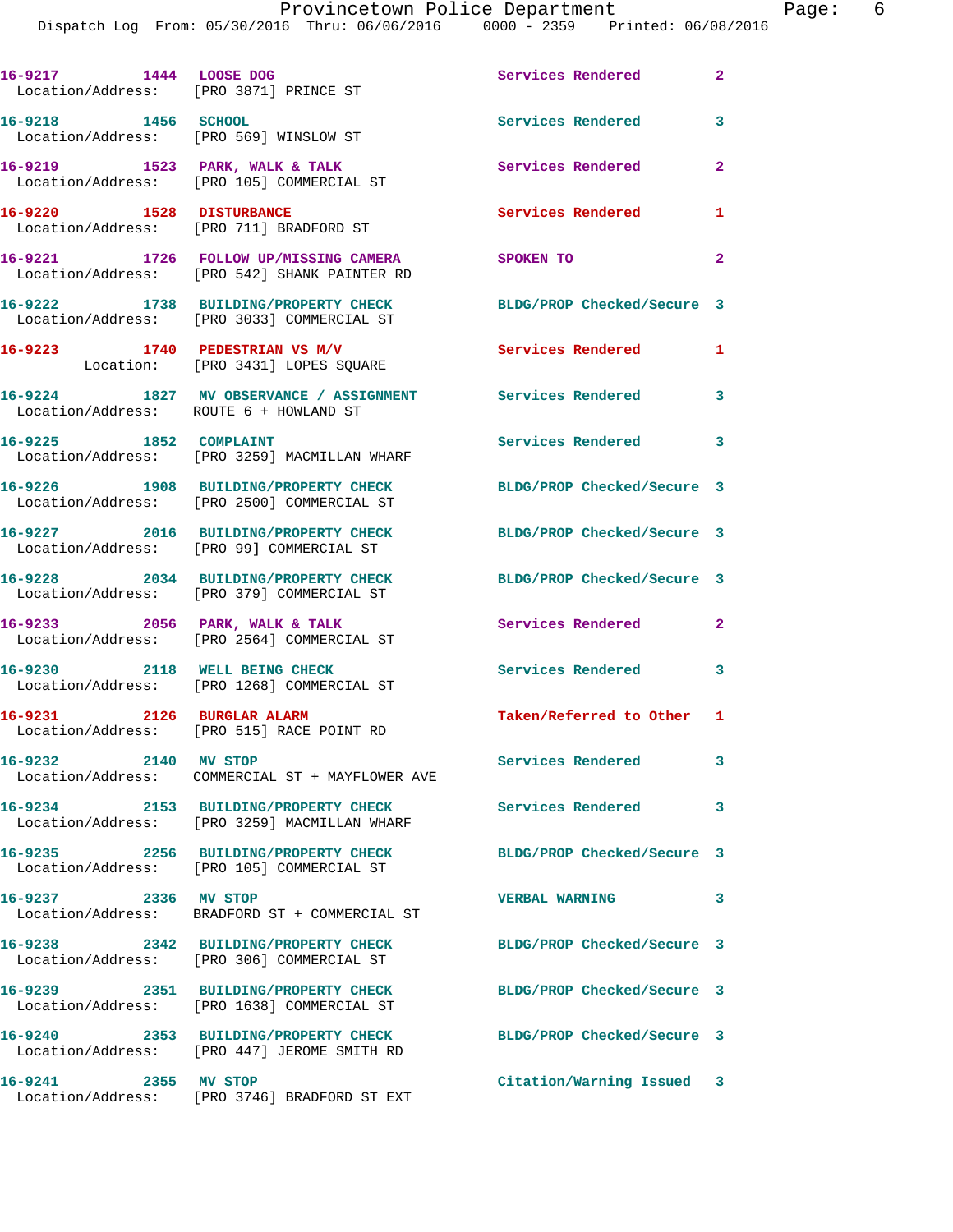|                                      | Provincetown Police Department<br>Dispatch Log From: 05/30/2016 Thru: 06/06/2016 0000 - 2359 Printed: 06/08/2016 |                           |              | Page: 7 |  |
|--------------------------------------|------------------------------------------------------------------------------------------------------------------|---------------------------|--------------|---------|--|
| For Date: $06/01/2016$ - Wednesday   |                                                                                                                  |                           |              |         |  |
|                                      | 16-9242 0000 LOBBY TRAFFIC Services Rendered 2<br>Location/Address: [PRO 542] SHANK PAINTER RD                   |                           |              | 28      |  |
|                                      | 16-9243 0006 MV OBSERVANCE / ASSIGNMENT Services Rendered 3<br>Location/Address: BRADFORD ST + STANDISH ST       |                           |              |         |  |
|                                      | 16-9244 0107 MV OBSERVANCE / ASSIGNMENT Services Rendered 3<br>Location/Address: BRADFORD ST + RYDER ST          |                           |              |         |  |
| 16-9245 0120 MV STOP                 | Location/Address: BRADFORD ST + BAKER AVE                                                                        | <b>VERBAL WARNING</b> 3   |              |         |  |
|                                      | 16-9246 0123 NOISE COMPLAINT<br>Location/Address: [PRO 3236] COMMERCIAL ST                                       | SPOKEN TO                 | $\mathbf{3}$ |         |  |
| 16-9247 0134 MV STOP                 | Location/Address: BRADFORD ST + CONWELL ST                                                                       | VERBAL WARNING 3          |              |         |  |
|                                      | 16-9248 0156 MV STOP<br>Location/Address: [PRO 3430] COMMERCIAL ST                                               | VERBAL WARNING 3          |              |         |  |
|                                      | 16-9249 0334 BUILDING/PROPERTY CHECK BLDG/PROP Checked/Secure 3<br>Location/Address: [PRO 3296] SHANK PAINTER RD |                           |              |         |  |
|                                      | 16-9250 0520 BUILDING/PROPERTY CHECK BLDG/PROP Checked/Secure 3<br>Location/Address: [PRO 1780] JOHNSON ST       |                           |              |         |  |
|                                      | 16-9251 0525 BUILDING/PROPERTY CHECK BLDG/PROP Checked/Secure 3<br>Location/Address: [PRO 1646] WINSLOW ST       |                           |              |         |  |
| Location/Address: [PRO 2513] ROUTE 6 | 16-9252 		 0532 MV OBSERVANCE / ASSIGNMENT Services Rendered 3                                                   |                           |              |         |  |
|                                      | 16-9253 0550 MV OBSERVANCE / ASSIGNMENT No Action Required 3<br>Location/Address: [PRO 58] BRADFORD ST           |                           |              |         |  |
|                                      | 16-9254 0717 BUILDING/PROPERTY CHECK Services Rendered 3<br>Location/Address: [PRO 2500] COMMERCIAL ST           |                           |              |         |  |
|                                      | 16-9255 0740 BUILDING/PROPERTY CHECK Services Rendered<br>Location/Address: [PRO 2483] COMMERCIAL ST             |                           |              |         |  |
|                                      | 16-9256 0751 MV OBSERVANCE / ASSIGNMENT Services Rendered<br>Location/Address: SNAIL RD + COMMERCIAL ST          |                           | 3            |         |  |
| 16-9257 0812 AT SCHOOL               | Location/Address: [PRO 569] WINSLOW ST                                                                           | No Action Required 3      |              |         |  |
|                                      | 16-9259 0840 COMPLAINT<br>Location/Address: [PRO 564] BAYBERRY AVE                                               | SPOKEN TO                 | 3            |         |  |
|                                      | 16-9260 0919 PARK, WALK & TALK Services Rendered 2<br>Location/Address: [PRO 105] COMMERCIAL ST                  |                           |              |         |  |
|                                      | 16-9261 0928 BUILDING/PROPERTY CHECK BLDG/PROP Checked/Secure 3<br>Location/Address: [PRO 3033] COMMERCIAL ST    |                           |              |         |  |
| Location/Address: MONTELLO ST        | 16-9262 0929 PARKING COMPLAINT / GENERAL No Action Required 3                                                    |                           |              |         |  |
| 16-9263 0933 MV STOP                 | Location/Address: MONTELLO ST + COMMERCIAL ST                                                                    | VERBAL WARNING 3          |              |         |  |
| Refer To Accident: 16-21-AC          | 16-9264 0949 MV ACCIDENT<br>Location/Address: WINSLOW ST + JEROME SMITH RD                                       | Citation/Warning Issued 1 |              |         |  |
|                                      | 16-9265 1003 BUILDING/PROPERTY CHECK BLDG/PROP Checked/Secure 3<br>Location/Address: [PRO 3287] ROUTE 6          |                           |              |         |  |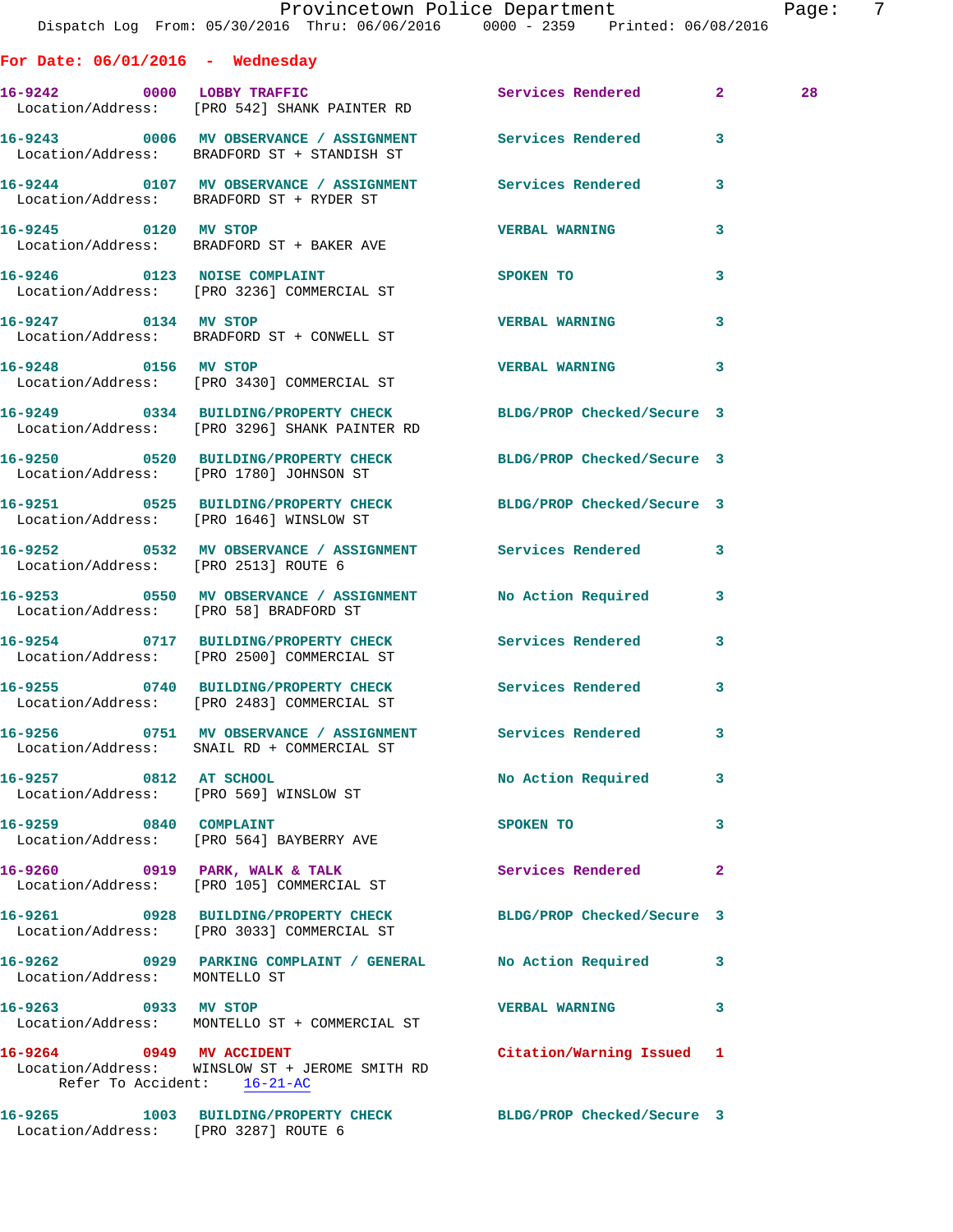|                                                                   | 16-9266 1018 PARKING COMPLAINT / GENERAL Services Rendered 3<br>Location/Address: COOK ST + BRADFORD ST         |                            |                            |
|-------------------------------------------------------------------|-----------------------------------------------------------------------------------------------------------------|----------------------------|----------------------------|
|                                                                   | 16-9267 1028 PARKING COMPLAINT / GENERAL Services Rendered 3<br>Location/Address: [PRO 1255] COMMERCIAL ST      |                            |                            |
| Location/Address: [PRO 571] ALDEN ST                              | 16-9268 1043 BUILDING/PROPERTY CHECK                                                                            | BLDG/PROP Checked/Secure 3 |                            |
| 16-9269 1127 PARK, WALK & TALK<br>Location/Address: COMMERCIAL ST |                                                                                                                 | <b>Services Rendered</b> 2 |                            |
| 16-9270 1137 COMPLAINT                                            | Location/Address: [PRO 175] COMMERCIAL ST                                                                       | SPOKEN TO                  | $\overline{\phantom{a}}$ 3 |
|                                                                   | 16-9271 1146 BUILDING/PROPERTY CHECK<br>Location/Address: [PRO 3317] CEMETERY RD                                | BLDG/PROP Checked/Secure 3 |                            |
|                                                                   | 16-9272 1146 BUILDING/PROPERTY CHECK<br>Location/Address: [PRO 3318] CEMETERY RD                                | BLDG/PROP Checked/Secure 3 |                            |
| 16-9273 1148 PET PANTRY                                           | Location/Address: [PRO 3296] SHANK PAINTER RD                                                                   | Services Rendered 2        |                            |
|                                                                   | 16-9274 1157 BUILDING/PROPERTY CHECK<br>Location/Address: [PRO 105] COMMERCIAL ST                               | BLDG/PROP Checked/Secure 3 |                            |
| Location/Address: COMMERCIAL ST                                   | 16-9275 1158 PARK, WALK & TALK                                                                                  | <b>Services Rendered</b>   | $\mathbf{2}$               |
|                                                                   | 16-9276 1222 FINGERPRINTS<br>Location/Address: [PRO 542] SHANK PAINTER RD                                       | Services Rendered          | 3                          |
|                                                                   | 16-9278 1232 PARKING COMPLAINT / GENERAL Services Rendered<br>Location/Address: COTTAGE ST + BRADFORD ST        |                            | 3                          |
| 16-9279 1249 FALLEN BANNER                                        | Location/Address: [PRO 248] COMMERCIAL ST                                                                       | Services Rendered          | 3                          |
| 16-9280 1304 LOST GLASSES                                         | Location/Address: [PRO 1916] COURT ST                                                                           | Services Rendered          | 3                          |
|                                                                   | 16-9281 1308 BUILDING/PROPERTY CHECK<br>Location/Address: [PRO 3430] COMMERCIAL ST                              | <b>Services Rendered</b>   | 3                          |
|                                                                   | 16-9282 1327 MV OBSERVANCE / ASSIGNMENT<br>Location/Address: [PRO 2206] COMMERCIAL ST                           | Services Rendered          | 3                          |
|                                                                   | 16-9283 1352 COMPLAINT/NO TRESPASS Services Rendered 3<br>Location/Address: [PRO 554] TREMONT ST                |                            |                            |
|                                                                   | 16-9284 1419 BIKE VS PARKED M/V CONTRIBIT REFUSAL<br>Location/Address: [PRO 2483] TREMONT ST + MECHANIC ST      |                            | 1                          |
| 16-9289 1430 LOST KEYS                                            | Location/Address: [PRO 542] SHANK PAINTER RD                                                                    | Services Rendered 3        |                            |
| Location/Address: COOK ST + BRADFORD ST                           | 16-9285 1431 PARKING COMPLAINT / GENERAL Services Rendered                                                      |                            | 3                          |
|                                                                   | 16-9286 1453 PARKING COMPLAINT / GENERAL Taken/Referred to Other 3<br>Location/Address: [PRO 3456] RYDER ST EXT |                            |                            |
| 16-9287 1458 SCHOOL                                               | Location/Address: [PRO 569] WINSLOW ST                                                                          | Services Rendered          | 3                          |
| 16-9288 1459 MEDICAL/DOT                                          | Location/Address: [PRO 440] HARRY KEMP WAY                                                                      | Transported to Hospital 1  |                            |
| 16-9290<br>1553 TRESPASS                                          |                                                                                                                 | Services Rendered 2        |                            |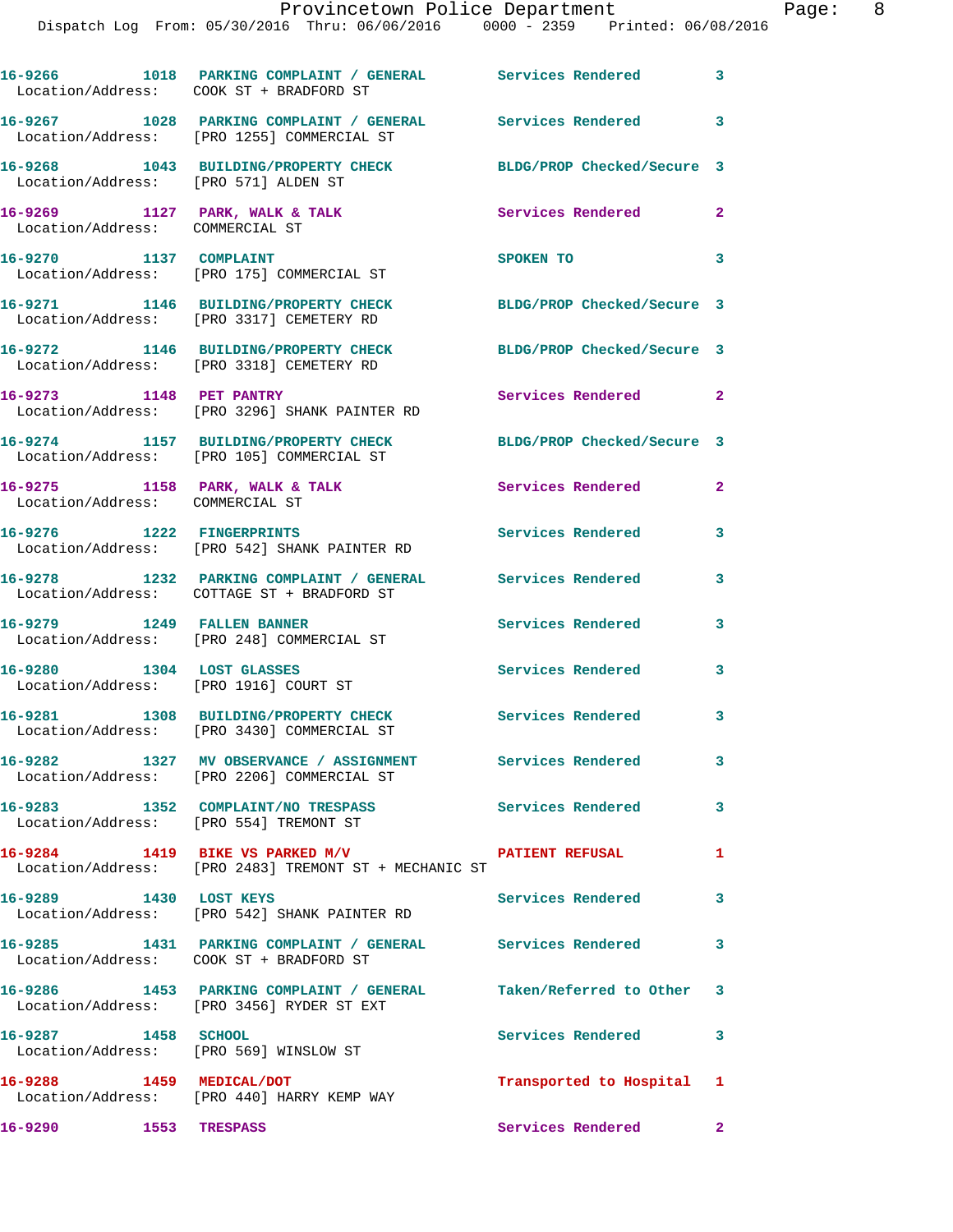|                                                                                               |                                                                                    | Provincetown Police Department<br>Dispatch Log From: 05/30/2016 Thru: 06/06/2016 0000 - 2359 Printed: 06/08/2016 | Page: 9 |
|-----------------------------------------------------------------------------------------------|------------------------------------------------------------------------------------|------------------------------------------------------------------------------------------------------------------|---------|
|                                                                                               | Location/Address: [PRO 1397] MONTELLO ST                                           |                                                                                                                  |         |
|                                                                                               | Location/Address: [PRO 542] SHANK PAINTER RD                                       | 16-9291 1602 FOUND QUEBEC I.D. Services Rendered 3                                                               |         |
|                                                                                               | 16-9292 1603 SERVICE CALL<br>Location/Address: [PRO 554] TREMONT ST                | Services Rendered<br>$\mathbf{3}$                                                                                |         |
|                                                                                               | Location/Address: [PRO 542] SHANK PAINTER RD                                       | 16-9293 1620 RETURN OF PERS PROP Services Rendered<br>3                                                          |         |
|                                                                                               | 16-9294 1652 BAR CHECK<br>Location/Address: [PRO 399] COMMERCIAL ST                | Services Rendered<br>$\mathbf{2}$                                                                                |         |
|                                                                                               | Location/Address: BRADFORD ST + STANDISH ST                                        | 16-9296 1655 MV OBSERVANCE / ASSIGNMENT Services Rendered<br>$\mathbf{3}$                                        |         |
|                                                                                               | 16-9298 1704 MV STOP<br>Location/Address: [PRO 2577] BRADFORD ST                   | <b>VERBAL WARNING</b><br>3                                                                                       |         |
|                                                                                               | Location/Address: [PRO 2977] COMMERCIAL ST                                         | 16-9299 1726 BUILDING/PROPERTY CHECK BLDG/PROP Checked/Secure 3                                                  |         |
| 16-9300 1733 MV VS BLDG<br>Location/Address: [PRO 521] ROUTE 6<br>Refer To Accident: 16-22-AC |                                                                                    | Services Rendered 1                                                                                              |         |
| Location/Address: [PRO 569] WINSLOW ST                                                        | 16-9301 1821 FIRE, CO ALARM                                                        | False Alarm <b>Francisco Execute 1986</b><br>1                                                                   |         |
| 16-9302 1938 LOOSE DOG                                                                        | Location/Address: [PRO 175] COMMERCIAL ST                                          | Services Rendered 2                                                                                              |         |
|                                                                                               | Location/Address: [PRO 444] HIGH POLE HILL                                         | 16-9303 2006 BUILDING/PROPERTY CHECK BLDG/PROP Checked/Secure 3                                                  |         |
|                                                                                               | Location/Address: [PRO 1952] COMMERCIAL ST                                         | 16-9304 2017 BUILDING/PROPERTY CHECK BLDG/PROP Checked/Secure 3                                                  |         |
|                                                                                               | 16-9305 2035 BUILDING/PROPERTY CHECK<br>Location/Address: [PRO 2500] COMMERCIAL ST | BLDG/PROP Checked/Secure 3                                                                                       |         |
|                                                                                               | 16-9306 2048 BUILDING/PROPERTY CHECK<br>Location/Address: [PRO 2206] COMMERCIAL ST | BLDG/PROP Checked/Secure 3                                                                                       |         |
| Location/Address: [PRO 3287] ROUTE 6                                                          |                                                                                    | 16-9308 2156 BUILDING/PROPERTY CHECK BLDG/PROP Checked/Secure 3                                                  |         |
|                                                                                               | 16-9309 2201 BUILDING/PROPERTY CHECK<br>Location/Address: [PRO 105] COMMERCIAL ST  | BLDG/PROP Checked/Secure 3                                                                                       |         |
|                                                                                               | 16-9310 2213 FIRE, STRUCTURE<br>Location/Address: [PRO 524] COMMERCIAL ST          | False Alarm<br>1                                                                                                 |         |
|                                                                                               | 16-9311 2321 BUILDING/PROPERTY CHECK<br>Location/Address: [PRO 175] COMMERCIAL ST  | BLDG/PROP Checked/Secure 3                                                                                       |         |
| 16-9312 2336 MV STOP                                                                          | Location/Address: BRADFORD ST + CENTRAL ST                                         | <b>VERBAL WARNING</b><br>3                                                                                       |         |
|                                                                                               | Location/Address: BRADFORD ST + HOWLAND ST                                         | 16-9313 2351 MV OBSERVANCE / ASSIGNMENT Services Rendered<br>$\mathbf{3}$                                        |         |
| For Date: $06/02/2016$ - Thursday                                                             |                                                                                    |                                                                                                                  |         |
| Location/Address: [PRO 16] BRADFORD ST                                                        |                                                                                    | 16-9314 0018 BUILDING/PROPERTY CHECK BLDG/PROP Checked/Secure 3                                                  |         |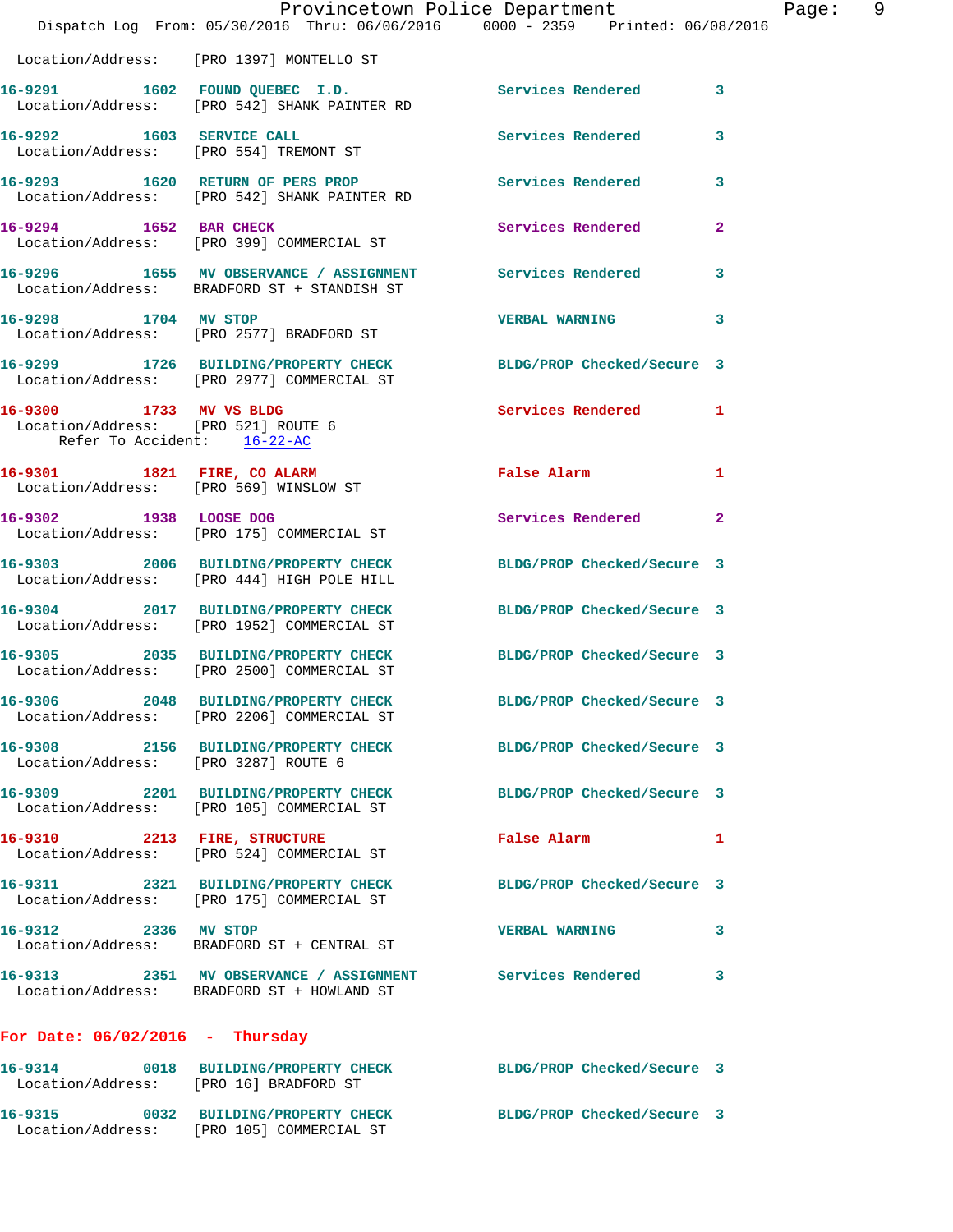|                                                                  | Dispatch Log From: 05/30/2016 Thru: 06/06/2016 0000 - 2359 Printed: 06/08/2016                                      | Provincetown Police Department |              | Page: 10 |  |
|------------------------------------------------------------------|---------------------------------------------------------------------------------------------------------------------|--------------------------------|--------------|----------|--|
|                                                                  | 16-9316 0036 BUILDING/PROPERTY CHECK BLDG/PROP Checked/Secure 3<br>Location/Address: [PRO 440] HARRY KEMP WAY       |                                |              |          |  |
|                                                                  | 16-9317 0044 BUILDING/PROPERTY CHECK BLDG/PROP Checked/Secure 3<br>Location/Address: [PRO 2820] COMMERCIAL ST       |                                |              |          |  |
|                                                                  | 16-9318 0047 LOBBY TRAFFIC<br>Location/Address: [PRO 542] SHANK PAINTER RD                                          | Services Rendered 2            |              | 32       |  |
|                                                                  | 16-9319 0114 MV OBSERVANCE / ASSIGNMENT Services Rendered<br>Location/Address: BRADFORD ST + RYDER ST               |                                | 3            |          |  |
| 16-9320 0220 MV STOP<br>Refer To Summons: 16-92-AR               | Location/Address: [PRO 2818] CONWELL ST                                                                             | Citation/Warning Issued 3      |              |          |  |
|                                                                  | 16-9321 0239 MEDICAL EMERGENCY<br>Location/Address: [PRO 542] SHANK PAINTER RD                                      | PATIENT REFUSAL                | 1            |          |  |
|                                                                  | 16-9322 0240 MEDICAL EMERGENCY<br>Location/Address: CARVER ST + BRADFORD ST                                         | <b>PATIENT REFUSAL</b>         | 1            |          |  |
|                                                                  | 16-9323 0323 BUILDING/PROPERTY CHECK BLDG/PROP Checked/Secure 3<br>Location/Address: [PRO 2539] RYDER ST EXT        |                                |              |          |  |
|                                                                  | 16-9324 0509 BUILDING/PROPERTY CHECK BLDG/PROP Checked/Secure 3<br>Location/Address: [PRO 447] JEROME SMITH RD      |                                |              |          |  |
| Location/Address: [PRO 2518] ROUTE 6                             | 16-9325 0516 MV OBSERVANCE / ASSIGNMENT Services Rendered 3                                                         |                                |              |          |  |
|                                                                  | 16-9326 0525 BUILDING/PROPERTY CHECK<br>Location/Address: [PRO 2898] JEROME SMITH RD                                | BLDG/PROP Checked/Secure 3     |              |          |  |
|                                                                  | 16-9327 0611 BUILDING/PROPERTY CHECK BLDG/PROP Checked/Secure 3<br>Location/Address: [PRO 1638] COMMERCIAL ST       |                                |              |          |  |
| Location/Address: [PRO 554] TREMONT ST                           | 16-9328 0737 BUILDING/PROPERTY CHECK                                                                                | BLDG/PROP Checked/Secure 3     |              |          |  |
| 16-9329<br>Location/Address: [PRO 3287] ROUTE 6                  | 0742 BUILDING/PROPERTY CHECK BLDG/PROP Checked/Secure 3                                                             |                                |              |          |  |
|                                                                  | 16-9330       0757   MV OBSERVANCE / ASSIGNMENT      Services Rendered<br>Location/Address: [PRO 525] COMMERCIAL ST |                                | 3            |          |  |
| 16-9331 0759 ASSIST CITIZEN                                      | Location/Address: [PRO 542] SHANK PAINTER RD                                                                        | Services Rendered              | 3            |          |  |
| 16-9332 0804 AT SCHOOL                                           | Location/Address: [PRO 569] WINSLOW ST                                                                              | Services Rendered              | 3            |          |  |
|                                                                  | 16-9333 0817 BUILDING/PROPERTY CHECK<br>Location/Address: [PRO 2500] COMMERCIAL ST                                  | BLDG/PROP Checked/Secure 3     |              |          |  |
| 16-9334 0825 BURGLAR ALARM<br>Location/Address: [PRO 2] ALDEN ST |                                                                                                                     | False Alarm                    | 1            |          |  |
|                                                                  | 16-9335 0837 TRESPASS/SQUATTERS<br>Location/Address: [PRO 564] BAYBERRY AVE                                         | Services Rendered              | $\mathbf{2}$ |          |  |
|                                                                  | 16-9336 0900 HAZARD/GAS SMELL<br>Location/Address: [PRO 2474] BRADFORD ST                                           | Taken/Referred to Other 2      |              |          |  |
| 16-9337 0911 TRESPASS                                            |                                                                                                                     | Services Rendered 2            |              |          |  |

Location/Address: [PRO 1397] MONTELLO ST

**16-9338 0924 PRIVATE PROPERTY TOW Vehicle Towed 2**  Location/Address: [PRO 3670] SHANK PAINTER RD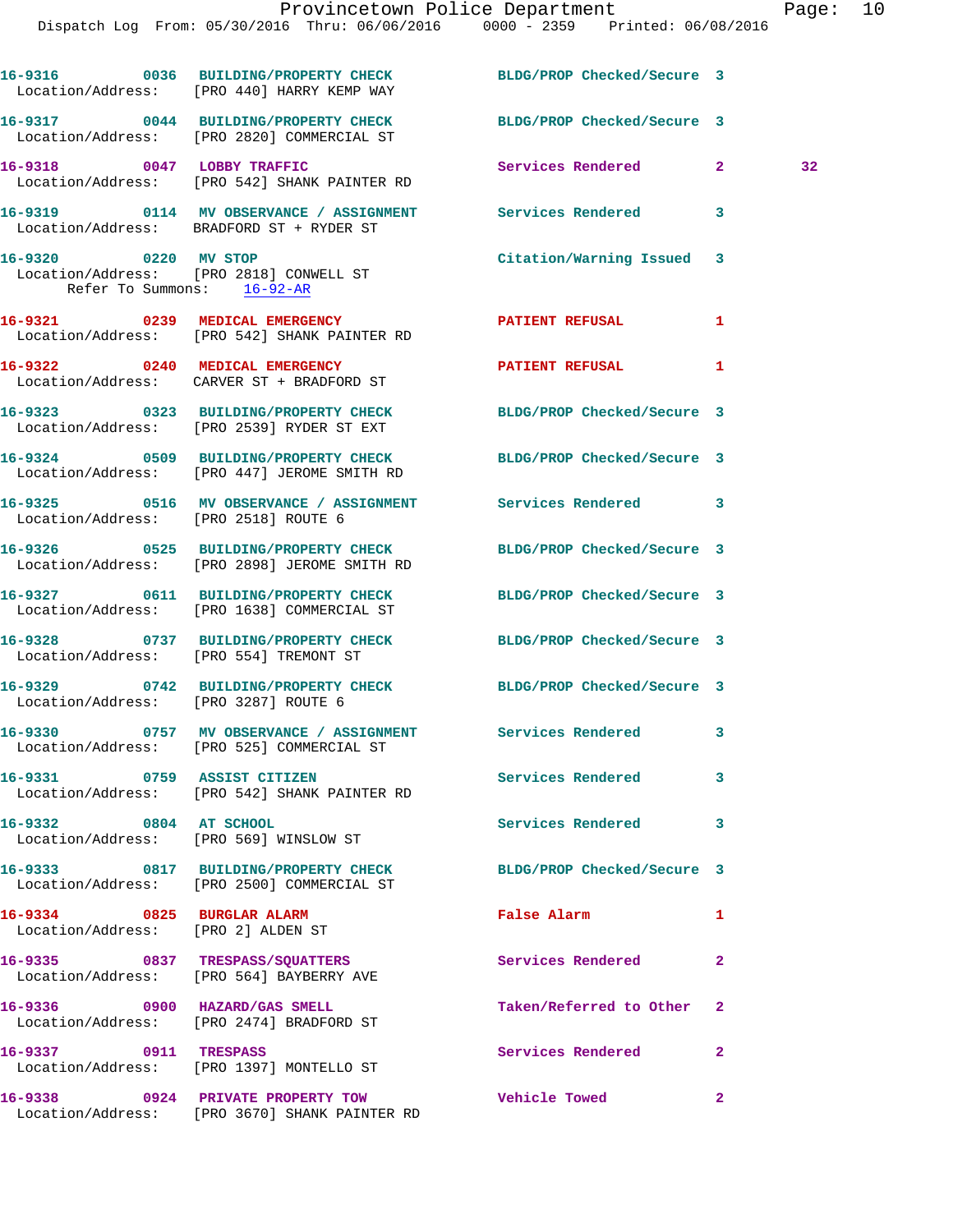|                                                          | Provincetown Police Department<br>Dispatch Log From: 05/30/2016 Thru: 06/06/2016 0000 - 2359 Printed: 06/08/2016 |                            |                | Page: 11 |  |
|----------------------------------------------------------|------------------------------------------------------------------------------------------------------------------|----------------------------|----------------|----------|--|
|                                                          | 16-9339 0935 BUILDING/PROPERTY CHECK BLDG/PROP Checked/Secure 3<br>Location/Address: [PRO 3317] CEMETERY RD      |                            |                | 1        |  |
|                                                          | 16-9340 0936 SERVICE CALL <b>16-9340</b> Services Rendered 3<br>Location/Address: [PRO 2645] SHANK PAINTER RD    |                            |                |          |  |
|                                                          | 16-9341 1031 PARKED MV HIT & RUN Services Rendered 2<br>Location/Address: [PRO 440] HARRY KEMP WAY               |                            |                |          |  |
|                                                          | 16-9342 1038 KIOSK COMPLAINT<br>Location/Address: CONWELL ST + HARRY KEMP WAY                                    | Taken/Referred to Other 3  |                |          |  |
|                                                          | 16-9343 1039 TRESPASS NOTICE SERVED<br>Location/Address: [PRO 1397] MONTELLO ST                                  | <b>Services Rendered</b> 2 |                |          |  |
|                                                          | 16-9344 1055 ALARM - GENERAL<br>Location/Address: [PRO 3353] HARBOUR DR                                          | False Alarm                | $\mathbf{1}$   |          |  |
|                                                          | 16-9345 1112 SYNCHOPE<br>Location/Address: [PRO 1882] SHANK PAINTER RD                                           | Transported to Hospital 1  |                |          |  |
|                                                          | 16-9346 1115 LOST WALLET/RETURNED Services Rendered 3<br>Location/Address: [PRO 210] COMMERCIAL ST               |                            |                |          |  |
|                                                          | 16-9347 1146 PET PANTRY<br>Location/Address: [PRO 3296] SHANK PAINTER RD                                         | Services Rendered 3        |                |          |  |
|                                                          | 16-9349 1202 FOLLOW UP<br>Location/Address: [PRO 1398] MONTELLO ST                                               | Services Rendered          | $\mathbf{2}$   |          |  |
|                                                          | 16-9350 1212 INJURED SEAGULL<br>Location/Address: [PRO 2499] RACE POINT RD                                       | Taken/Referred to Other 2  |                |          |  |
|                                                          | 16-9351 1216 ALTERED LOC/TRANSPORT<br>Location/Address: [PRO 440] HARRY KEMP WAY                                 | Transported to Hospital 1  |                |          |  |
|                                                          | 16-9352 1241 PARK, WALK & TALK<br>Location/Address: [PRO 526] RYDER ST EXT                                       | Services Rendered 2        |                |          |  |
|                                                          | 16-9353 1248 RACCOON PROBLEM<br>Location/Address: [PRO 1638] COMMERCIAL ST                                       | Services Rendered 2        |                |          |  |
| 16-9354 1250 ITEMS STOLEN                                | Location/Address: [PRO 3908] COMMERCIAL ST                                                                       | <b>Services Rendered</b>   |                |          |  |
|                                                          | 16-9355 1321 TRAFFIC CONTROL<br>Location/Address: FREEMAN ST + COMMERCIAL ST                                     | Services Rendered 3        |                |          |  |
| 16-9356 1338 MV COMPLAINT                                | Location/Address: [PRO 3712] RYDER ST EXT                                                                        | Services Rendered          | $\overline{2}$ |          |  |
| 16-9357 1355 INJURED DUCK<br>Location/Address: DEWEY AVE |                                                                                                                  | Services Rendered          | $\mathbf{2}$   |          |  |
|                                                          | 16-9358 1400 TRESPASS/ARREST<br>Location/Address: [PRO 1397] MONTELLO ST<br>Refer To Arrest: 16-94-AR            | Arrest(s) Made             | $\mathbf{2}$   |          |  |
|                                                          | 16-9359 1426 EVALUATION/TRANSPORT<br>Location/Address: [PRO 542] SHANK PAINTER RD                                | Transported to Hospital 1  |                |          |  |
|                                                          | 16-9360 1430 RESIDENTIAL ALARM<br>Location/Address: [PRO 3452] HARBOUR DR                                        | Services Rendered 1        |                |          |  |
|                                                          | 16-9361 1437 FOUND WALLET/RETURNED<br>Location/Address: [PRO 338] SHANK PAINTER RD                               | <b>Services Rendered</b>   | $\mathbf{3}$   |          |  |
|                                                          | 16-9362 1531 FOUND GLASSES<br>Location/Address: [PRO 542] SHANK PAINTER RD                                       | Services Rendered          | $\mathbf{3}$   |          |  |
|                                                          | 16-9363 1547 BUILDING/PROPERTY CHECK BLDG/PROP Checked/Secure 3                                                  |                            |                |          |  |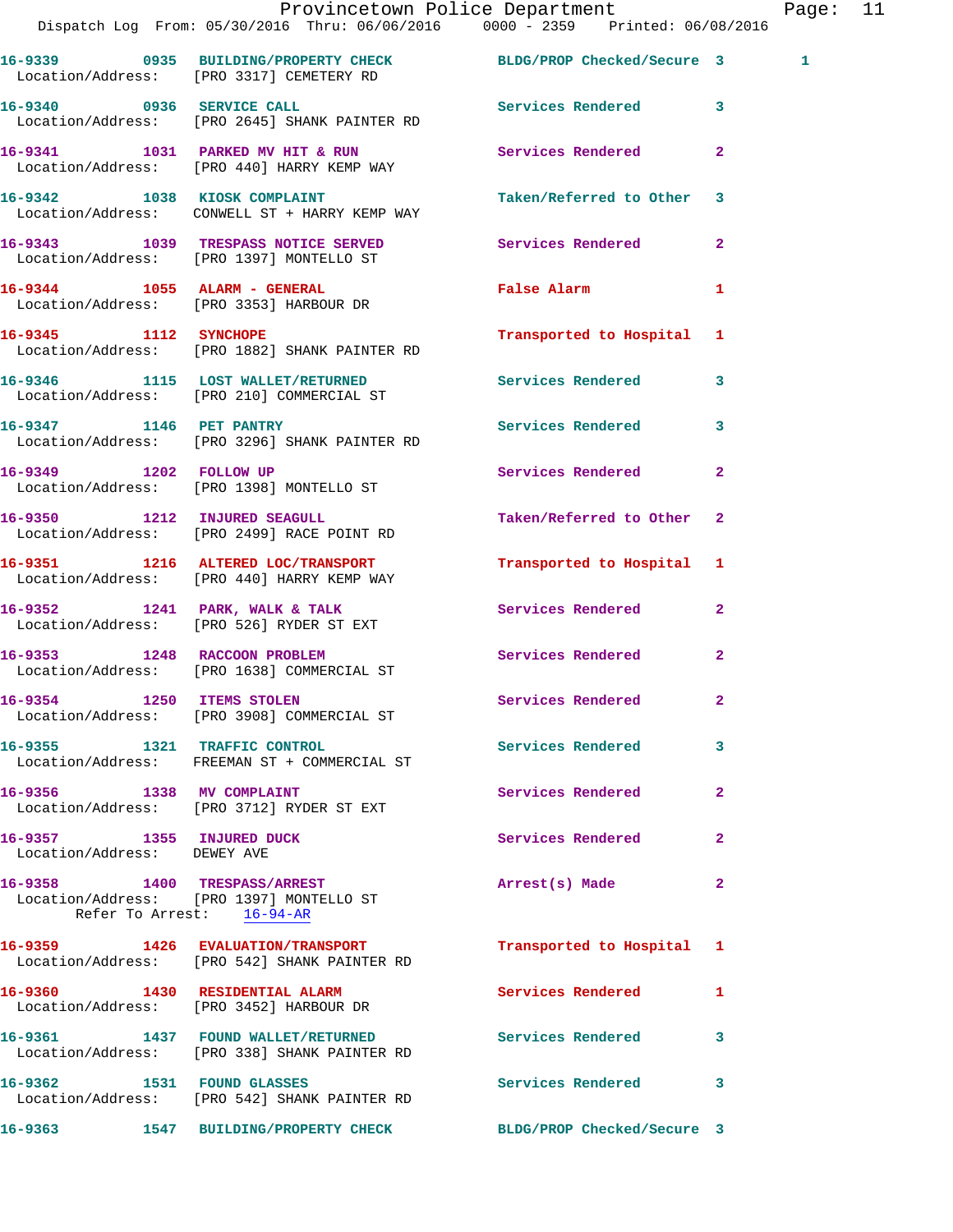|                                      | Provincetown Police Department The Mage: 12<br>Dispatch Log From: 05/30/2016 Thru: 06/06/2016 0000 - 2359 Printed: 06/08/2016 |                           |                |    |  |
|--------------------------------------|-------------------------------------------------------------------------------------------------------------------------------|---------------------------|----------------|----|--|
|                                      | Location/Address: [PRO 3430] COMMERCIAL ST                                                                                    |                           |                |    |  |
|                                      | 16-9365 1650 MEDICAL EMERGENCY<br>Location/Address: [PRO 3259] MACMILLAN WHARF                                                | Transported to Hospital 1 |                |    |  |
|                                      | 16-9366 1705 SERVICE CALL/ACT WARRANT GONE ON ARRIVAL 3<br>Location/Address: [PRO 208] GOSNOLD ST                             |                           |                | 1  |  |
| 16-9367 1719 FALCON                  | Location/Address: [PRO 1528] BROWNE ST                                                                                        | Services Rendered 2       |                |    |  |
|                                      | 16-9368 1814 PROPERTY DAMAGE/MV<br>Location/Address: [PRO 542] SHANK PAINTER RD                                               | Services Rendered 3       |                |    |  |
| Refer To Arrest: 16-95-AR            | 16-9369 1903 SERVE WARRANT/ARREST Arrest(s) Made 3<br>Location/Address: [PRO 182] COMMERCIAL ST                               |                           |                |    |  |
|                                      | 16-9370 1937 MEDICAL EMERGENCY<br>Location/Address: [PRO 3222] ALDEN ST                                                       | Transported to Hospital 1 |                |    |  |
|                                      | 16-9371 2034 BUILDING/PROPERTY CHECK BLDG/PROP Checked/Secure 3<br>Location/Address: [PRO 16] BRADFORD ST                     |                           |                |    |  |
|                                      | 16-9372 2121 MV STOP<br>Location/Address: [PRO 2277] BRADFORD ST                                                              | VERBAL WARNING 3          |                |    |  |
| 16-9373 2136 HAZARDS                 | Location/Address: [PRO 2513] ROUTE 6                                                                                          | Removed Hazard            | $\overline{2}$ |    |  |
|                                      | 16-9374 2250 LOBBY TRAFFIC<br>Location/Address: [PRO 542] SHANK PAINTER RD                                                    | Services Rendered 3       |                | 22 |  |
|                                      | 16-9375 2309 BUILDING/PROPERTY CHECK BLDG/PROP Checked/Secure 3<br>Location/Address: [PRO 1638] COMMERCIAL ST                 |                           |                |    |  |
|                                      | 16-9376 2341 BUILDING/PROPERTY CHECK BLDG/PROP Checked/Secure 3<br>Location/Address: [PRO 16] BRADFORD ST                     |                           |                |    |  |
| For Date: $06/03/2016$ - Friday      |                                                                                                                               |                           |                |    |  |
| Location/Address: [PRO 2513] ROUTE 6 | 16-9377 0000 MV OBSERVANCE / ASSIGNMENT Services Rendered 3                                                                   |                           |                |    |  |

| 16-9378           | 0005 |
|-------------------|------|
| Location/Address: |      |

[PRO 2521] ROUTE 6

Location/Address: BRADFORD ST + RYDER ST

Location/Address: HOWLAND ST + COMMERCIAL ST

**16-9381 0057 BUILDING/PROPERTY CHECK BLDG/PROP Checked/Secure 3**  Location/Address: [PRO 545] SHANK PAINTER RD

Location/Address: GOSNOLD ST + BRADFORD ST

Location/Address: [PRO 105] COMMERCIAL ST

Location/Address: [PRO 2543] MACMILLAN WHARF

Location/Address: [PRO 57] BRADFORD ST

Location/Address: [PRO 3004] BRADFORD ST

**16-937 MV STOP 16-937 MW STOP 16-9378 MW STOP 16-937 MW STOP 16-937 MW STOP 16-937 MW STOP 16-937 MW STOP 16-937 MW STOP 16-937 MW STOP 16-937 MW STOP 16-937 MW STOP 16-937 MW STOP 16-937 MW STOP 16-937 MW STOP 16-937 MW 16-9379 0009 MV OBSERVANCE / ASSIGNMENT Services Rendered 3 16-9380 0035 MV STOP Citation/Warning Issued 3 16-9382 0112 MV DISABLED Services Rendered 3 16-9383 0125 BUILDING/PROPERTY CHECK BLDG/PROP Checked/Secure 3 16-9384 0130 BUILDING/PROPERTY CHECK BLDG/PROP Checked/Secure 3 16-9385 0207 MV OBSERVANCE / ASSIGNMENT Services Rendered 3 16-9386 0216 MV STOP VERBAL WARNING 3**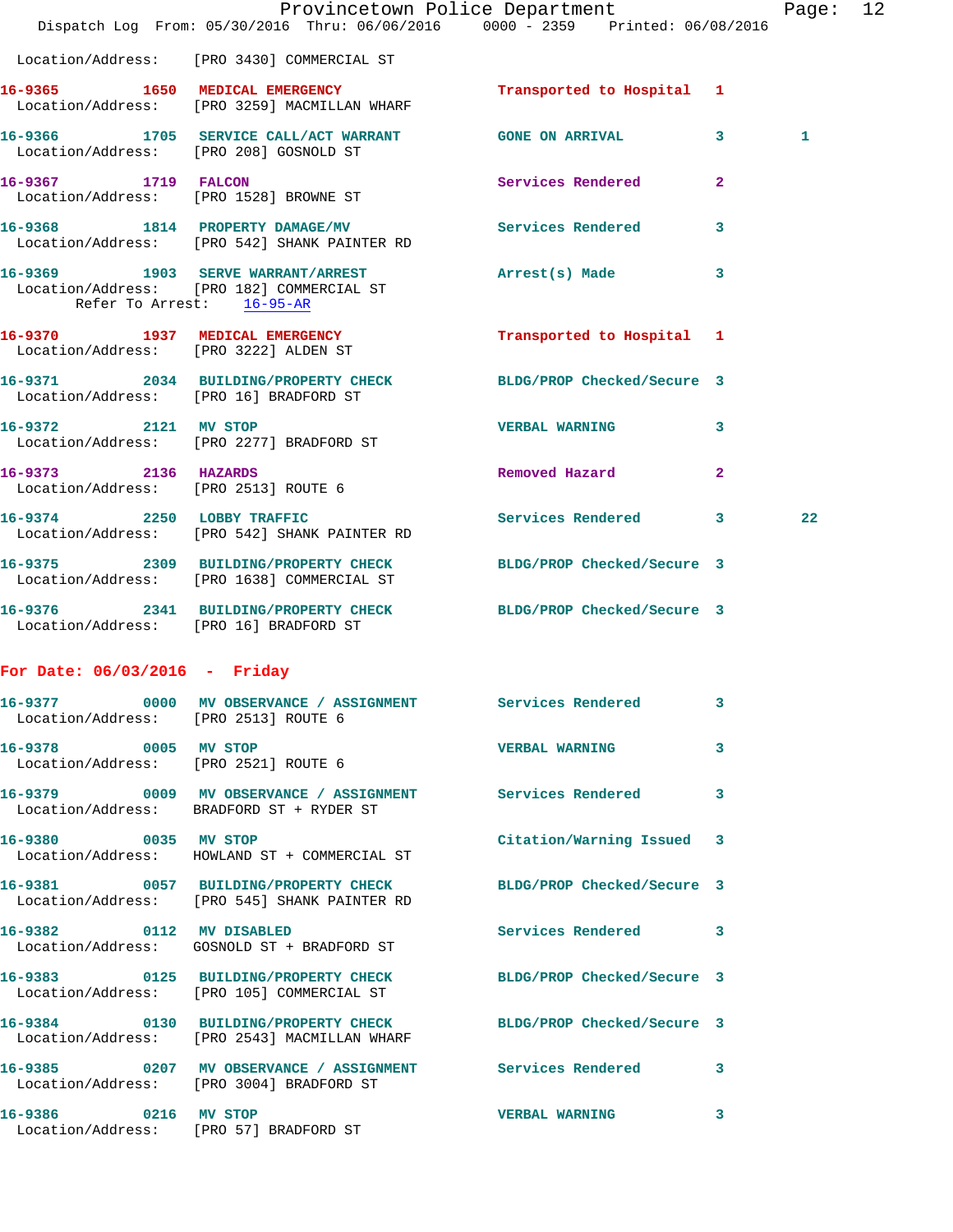| 16-9387 0223 MV STOP<br>Location/Address: JEROME SMITH RD        |                                                                                                                     | <b>VERBAL WARNING</b>             | $\mathbf{3}$            |
|------------------------------------------------------------------|---------------------------------------------------------------------------------------------------------------------|-----------------------------------|-------------------------|
|                                                                  | 16-9388 0229 BUILDING/PROPERTY CHECK BLDG/PROP Checked/Secure 3<br>Location/Address: [PRO 444] HIGH POLE HILL       |                                   |                         |
|                                                                  | 16-9389 0509 BUILDING/PROPERTY CHECK<br>Location/Address: [PRO 1638] COMMERCIAL ST                                  | BLDG/PROP Checked/Secure 3        |                         |
|                                                                  | 16-9390 0550 MV OBSERVANCE / ASSIGNMENT<br>Location/Address: RACE POINT RD + SEASHORE PARK DR                       | No Action Required 3              |                         |
| 16-9392 0758 ANIMAL CALL<br>Location/Address: BANGS ST           |                                                                                                                     | Could Not Locate                  | $\mathbf{2}$            |
| 16-9393 0803 AT SCHOOL<br>Location/Address: [PRO 569] WINSLOW ST |                                                                                                                     | Services Rendered                 | $\overline{\mathbf{3}}$ |
| 16-9394 0811 COURT TRANSPORT                                     | Location: [PRO 3705] ORLEANS DISTRICT COURT                                                                         | Taken/Referred to Other 3         |                         |
| Location/Address: SHANK PAINTER RD                               | 16-9395 6855 MV OBSERVANCE / ASSIGNMENT Services Rendered                                                           |                                   | $\overline{\mathbf{3}}$ |
|                                                                  | 16-9396 0900 MEDICAL EMERGENCY<br>Location/Address: [PRO 886] CONWAY ST                                             | Transported to Hospital 1         |                         |
|                                                                  | 16-9397 0920 RELOCATE M/V-DETAIL<br>Location: WEST END LOT->ROTARY                                                  | Services Rendered                 | $\mathbf{2}$            |
|                                                                  | 16-9398 0928 BUILDING/PROPERTY CHECK<br>Location/Address: [PRO 444] HIGH POLE HILL                                  | Services Rendered 3               |                         |
|                                                                  |                                                                                                                     | <b>Services Rendered</b>          | 3                       |
|                                                                  | 16-9400 1055 HEART PROBLEM EVENT HAPPENINGL Transported to Hospital 1<br>Location/Address: [PRO 440] HARRY KEMP WAY |                                   |                         |
| 16-9401 1102 HANG UP                                             | Location/Address: [PRO 1256] STANDISH ST                                                                            | SPOKEN TO                         | 1                       |
| Location/Address: [PRO 3287] ROUTE 6                             | 16-9402 1108 BUILDING/PROPERTY CHECK                                                                                | BLDG/PROP Checked/Secure 3        |                         |
|                                                                  | 16-9403 1110 BUILDING/PROPERTY CHECK BLDG/PROP Checked/Secure 3<br>Location/Address: [PRO 3317] CEMETERY RD         |                                   |                         |
|                                                                  | 16-9404 1111 BUILDING/PROPERTY CHECK BLDG/PROP Checked/Secure 3<br>Location/Address: [PRO 3318] CEMETERY RD         |                                   |                         |
| Location/Address: [PRO 555] TREMONT ST                           | 16-9405 1201 UNKNOWN ANIMAL IN BASEMENT Services Rendered 2                                                         |                                   |                         |
| 16-9406 1229 MV STOP                                             | Location/Address: SHANK PAINTER RD + BRADFORD ST                                                                    | <b>VERBAL WARNING</b><br>$\sim$ 3 |                         |
| Location/Address: [PRO 1282] BANGS ST                            | 16-9407 1317 TRESPASS/NEIGHBOR DISPUTE SPOKEN TO                                                                    |                                   | $\mathbf{2}$            |
| 16-9408 1345 FOLLOW UP                                           | Location/Address: [PRO 3222] ALDEN ST                                                                               | Services Rendered 2               |                         |
|                                                                  | 16-9409 1348 ALARM - GENERAL<br>Location/Address: [PRO 549] STANDISH ST                                             | SPOKEN TO                         | 1                       |
|                                                                  | 16-9410 1355 PARK, WALK & TALK<br>Location: [PRO 3431] LOPES SQUARE                                                 | Services Rendered 2               |                         |
|                                                                  | 16-9411 1359 BUILDING/PROPERTY CHECK BLDG/PROP Checked/Secure 3                                                     |                                   |                         |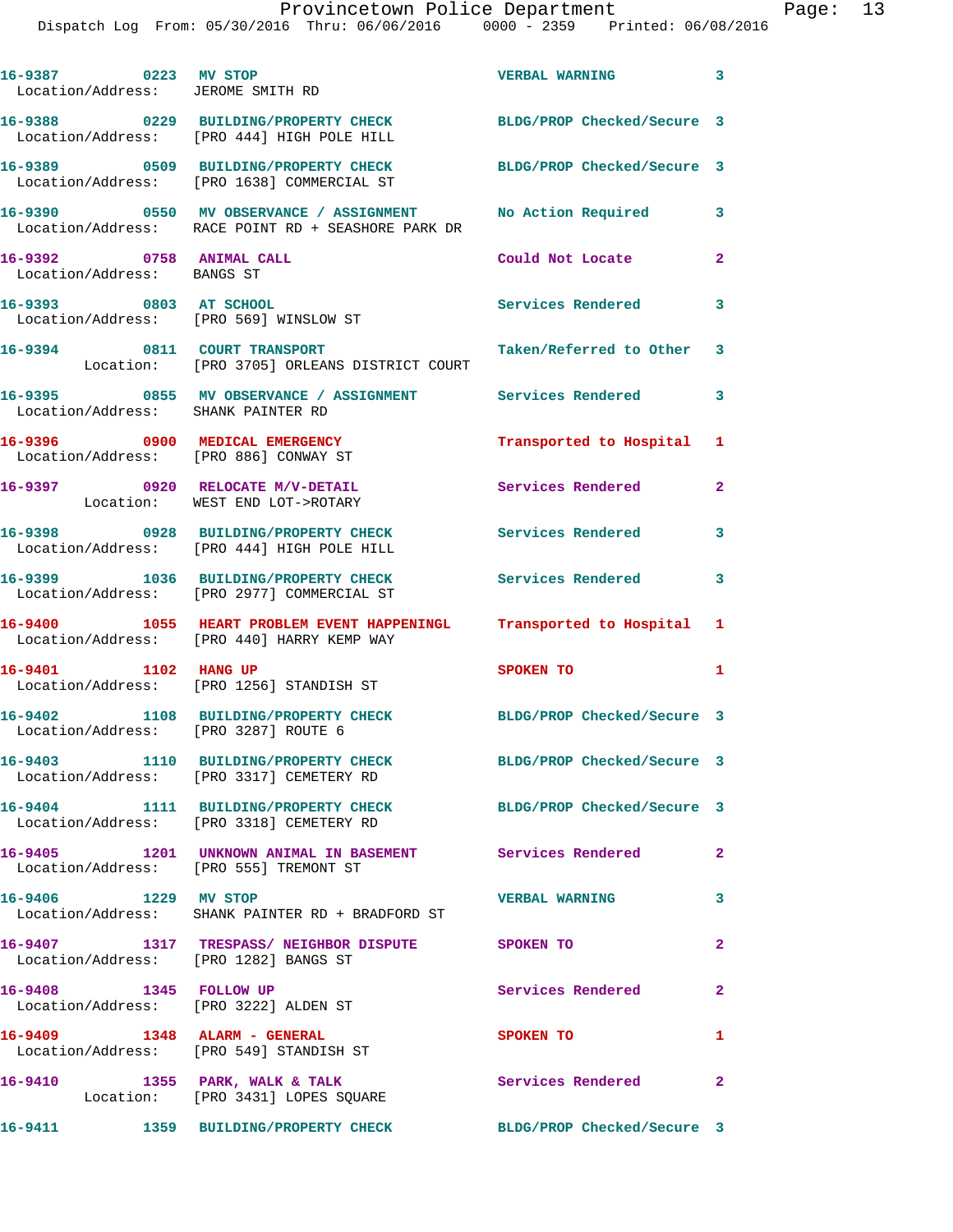|                                | Dispatch Log From: 05/30/2016 Thru: 06/06/2016 0000 - 2359 Printed: 06/08/2016                                | Provincetown Police Department | Page: 14       |  |
|--------------------------------|---------------------------------------------------------------------------------------------------------------|--------------------------------|----------------|--|
|                                | Location/Address: [PRO 105] COMMERCIAL ST                                                                     |                                |                |  |
| 16-9412 1400 FOLLOW UP         | Location/Address: [PRO 440] HARRY KEMP WAY                                                                    | SPOKEN TO                      | $\mathbf{2}$   |  |
| Location/Address: WEST VINE ST | 16-9413 1410 FIRE, ALARM TEST Services Rendered                                                               |                                | 1              |  |
| 16-9414 1500 SCHOOL            | 6-9414 1500 SCHOOL<br>Location/Address: [PRO 569] WINSLOW ST                                                  | Services Rendered              | 3              |  |
|                                | 16-9415 1506 MV COMPLAINT<br>Location: [PRO 3431] LOPES SQUARE                                                | No Action Required             | $\mathbf{2}$   |  |
|                                | 16-9416 1524 MV OBSERVANCE / ASSIGNMENT<br>Location/Address: HIGH POLE HL + BRADFORD ST                       | Services Rendered              | 3              |  |
|                                | 16-9417 1524 LOST ACURA KEY FOB<br>Location/Address: [PRO 542] SHANK PAINTER RD                               | Services Rendered              | 3              |  |
|                                | 16-9418 1538 COMPLAINT - STREET PERFORMERS SPOKEN TO<br>Location/Address: [PRO 197] COMMERCIAL ST             |                                | 3              |  |
|                                | 16-9419 1552 PHONE SCAM<br>Location/Address: [PRO 2637] COMMERCIAL ST                                         | Services Rendered              | $\overline{2}$ |  |
|                                | 16-9421 1622 ALARM - FIRE<br>Location/Address: [PRO 2558] BRADFORD ST                                         | SPOKEN TO                      | 1              |  |
|                                | 16-9422 1633 BUILDING/PROPERTY CHECK BLDG/PROP Checked/Secure 3<br>Location/Address: [PRO 2500] COMMERCIAL ST |                                |                |  |
|                                | 16-9423 1640 BUILDING/PROPERTY CHECK BLDG/PROP Checked/Secure 3<br>Location/Address: [PRO 433] RYDER ST EXT   |                                |                |  |
|                                | 16-9425 1719 PARK, WALK & TALK<br>Location/Address: [PRO 105] COMMERCIAL ST                                   | Services Rendered              | $\mathbf{2}$   |  |
|                                | 16-9426 1756 FOUND DISCOVER CARD Services Rendered<br>Location/Address: [PRO 542] SHANK PAINTER RD            |                                | 3              |  |
| 16-9427                        | 1759 LOST BOXING GLOVES<br>Location/Address: [PRO 542] SHANK PAINTER RD                                       | Services Rendered              | $\mathbf{3}$   |  |
|                                | 16-9428 1811 COMPLAINT - STREET PERFORMERS<br>Location/Address: [PRO 3432] COMMERCIAL ST                      | SPOKEN TO                      | 3              |  |
|                                | 16-9429 1822 BUILDING/PROPERTY CHECK<br>Location/Address: [PRO 2483] COMMERCIAL ST                            | BLDG/PROP Checked/Secure 3     |                |  |
|                                | 16-9430 1841 LOST TOYOTA KEYS/FOUND<br>Location/Address: [PRO 542] SHANK PAINTER RD                           | <b>Services Rendered</b>       | 3              |  |
|                                | 16-9431 1848 FOUND VISA CARD<br>Location/Address: [PRO 542] SHANK PAINTER RD                                  | Services Rendered              | 3              |  |
|                                | 16-9432 1927 MV ACCIDENT/PAST OCC<br>Location/Address: [PRO 3259] MACMILLAN WHARF                             | Services Rendered              | 1              |  |
|                                | 16-9433 1950 MEDICAL EMERGENCY<br>Location/Address: [PRO 3222] ALDEN ST                                       | Transported to Hospital 1      |                |  |
|                                | 16-9434 2004 FOUND CO D.L.<br>Location/Address: [PRO 542] SHANK PAINTER RD                                    | <b>Services Rendered</b>       | 3              |  |
| 16-9435 2008 BOA CARD AND D.L. | Location/Address: [PRO 542] SHANK PAINTER RD                                                                  | Services Rendered              | 3              |  |
|                                | 16-9436 2008 BUILDING/PROPERTY CHECK<br>Location/Address: [PRO 2898] JEROME SMITH RD                          | BLDG/PROP Checked/Secure 3     |                |  |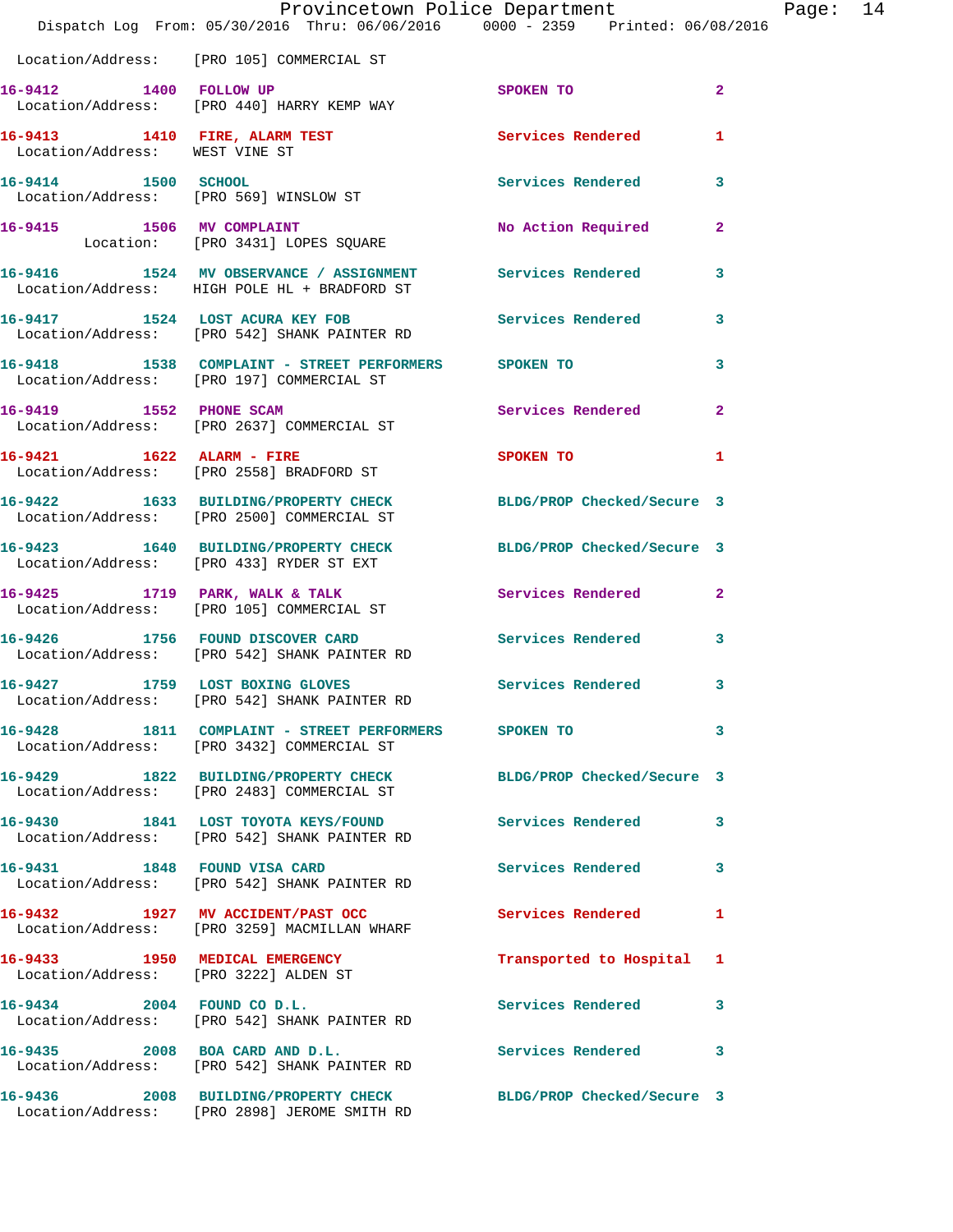| Provincetown Police Department |                                                                                | Page:                 | 15 |  |
|--------------------------------|--------------------------------------------------------------------------------|-----------------------|----|--|
|                                | Dispatch Log From: 05/30/2016 Thru: 06/06/2016 0000 - 2359 Printed: 06/08/2016 |                       |    |  |
| 16-9437 2011 MV STOP           |                                                                                | <b>VERBAL WARNING</b> |    |  |
|                                | Location/Address: [PRO 542] SHANK PAINTER RD                                   |                       |    |  |

**16-9438 2016 MV OBSERVANCE / ASSIGNMENT Services Rendered 3**  Location/Address: [PRO 3440] ROUTE 6 **16-9440 2101 BUILDING/PROPERTY CHECK BLDG/PROP Checked/Secure 3**  Location/Address: [PRO 530] SHANK PAINTER RD

**16-9439 2103 BUILDING/PROPERTY CHECK BLDG/PROP Checked/Secure 3**  Location/Address: [PRO 519] RACE POINT RD

**16-9441 2128 MV STOP VERBAL WARNING 3**  Location/Address: [PRO 2976] BRADFORD ST EXT

**16-9442 2134 BAR CHECK Services Rendered 2**  Location/Address: [PRO 253] COMMERCIAL ST **16-9443 2136 BAR CHECK Services Rendered 2**  Location/Address: [PRO 249] COMMERCIAL ST

**16-9444 2201 BUILDING/PROPERTY CHECK BLDG/PROP Checked/Secure 3**  Location/Address: [PRO 182] COMMERCIAL ST

**16-9445** 2205 BAR CHECK **16-9445 2205** BAR CHECK Location/Address: [PRO 2750] COMMERCIAL ST **16-9447 2223 MEDICAL EMERGENCY Services Rendered 1** 

 Location/Address: [PRO 542] SHANK PAINTER RD **16-9448 2255 LOBBY TRAFFIC Services Rendered 3 21**  Location/Address: [PRO 542] SHANK PAINTER RD

**16-9449 2326 BAR CHECK LICENSING/NO ACTION 2**  Location/Address: [PRO 2832] COMMERCIAL ST

**16-9450 2330 BAR CHECK LICENSING/NO ACTION 2**  Location/Address: [PRO 2675] COMMERCIAL ST **16-9451 2333 BAR CHECK LICENSING/NO ACTION 2**  Location/Address: [PRO 3117] COMMERCIAL ST

**16-9452 2336 BAR CHECK LICENSING/NO ACTION 2**  Location/Address: [PRO 2605] COMMERCIAL ST

**16-9453 2348 BUILDING/PROPERTY CHECK BLDG/PROP Checked/Secure 3**  Location/Address: [PRO 447] JEROME SMITH RD **16-9454 2354 BUILDING/PROPERTY CHECK BLDG/PROP Checked/Secure 3**  Location/Address: [PRO 306] COMMERCIAL ST **16-9455 2357 MV OBSERVANCE / ASSIGNMENT Services Rendered 3** 

**For Date: 06/04/2016 - Saturday**

Location/Address: HARRY KEMP WAY + AUNT SUKEYS WAY

**16-9456 0006 BAR CHECK LICENSING/NO ACTION 2**  Location/Address: [PRO 382] COMMERCIAL ST **16-9457 0023 MV STOP VERBAL WARNING 3**  Location/Address: [PRO 536] SHANK PAINTER RD **16-9458 0112 MV OBSERVANCE / ASSIGNMENT Services Rendered 3**  Location/Address: [PRO 58] BRADFORD ST **16-9459 0119 MV OBSERVANCE / ASSIGNMENT Services Rendered 3**  Location/Address: [PRO 1566] CONWELL ST **16-9460 0141 BUILDING/PROPERTY CHECK BLDG/PROP Checked/Secure 3**  Location/Address: [PRO 1638] COMMERCIAL ST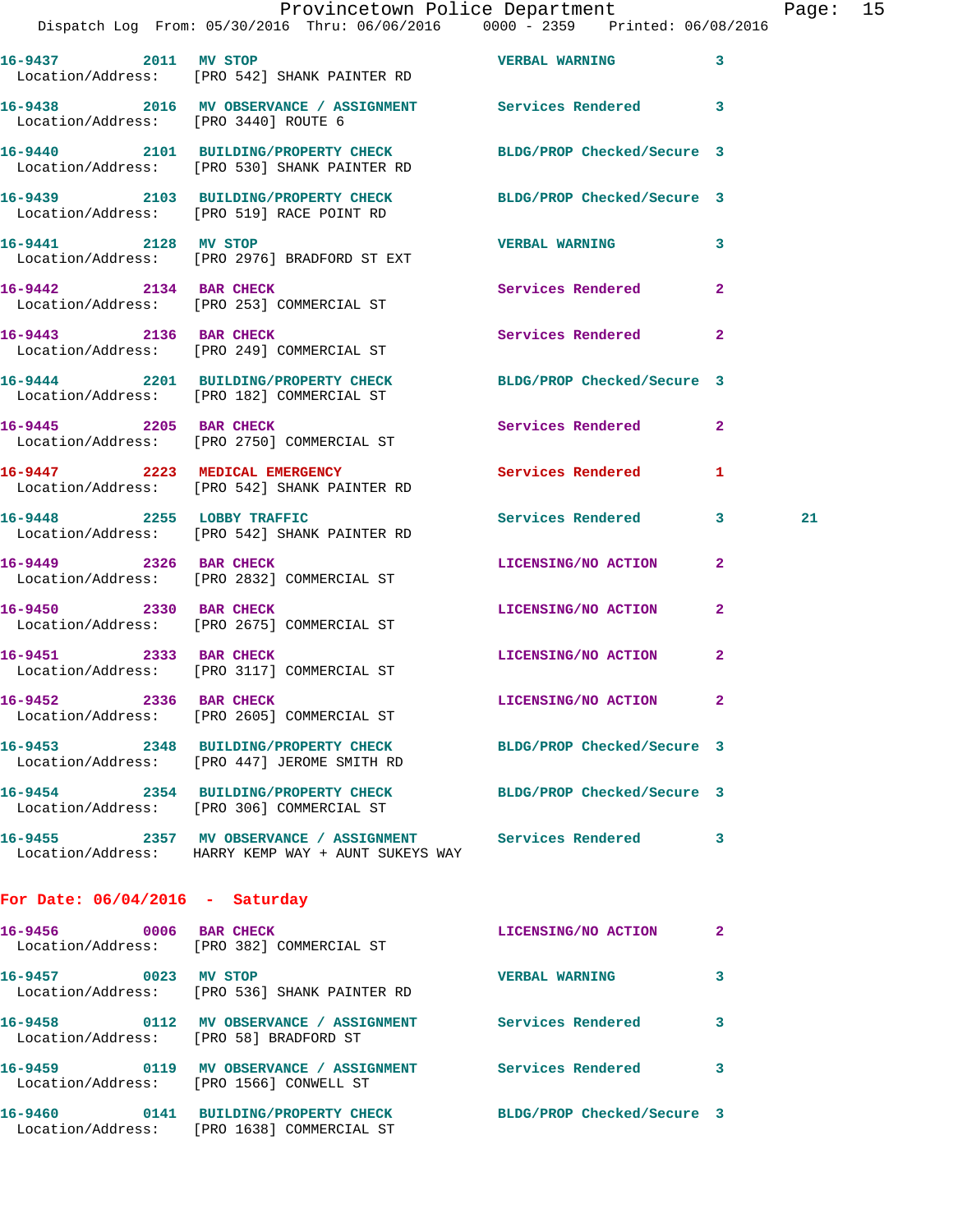| 16-9461 0207 MV STOP                                                   |                                                                                                     | <b>VERBAL WARNING</b>      | 3              |   |
|------------------------------------------------------------------------|-----------------------------------------------------------------------------------------------------|----------------------------|----------------|---|
|                                                                        | Location/Address: BRADFORD ST + KENDALL LN                                                          |                            |                |   |
|                                                                        | 16-9462 0610 BUILDING/PROPERTY CHECK Services Rendered<br>Location/Address: [PRO 175] COMMERCIAL ST |                            | 3              |   |
|                                                                        | 16-9463 0613 BUILDING/PROPERTY CHECK<br>Location/Address: [PRO 3256] COMMERCIAL ST                  | BLDG/PROP Checked/Secure 3 |                |   |
| 16-9464 0840 MV COMPLAINT<br>Location/Address: JOHNSON ST              |                                                                                                     | Citation/Warning Issued 2  |                |   |
| 16-9465 0857 MV STOP                                                   | Location/Address: FREEMAN ST + COMMERCIAL ST                                                        | <b>VERBAL WARNING</b>      | 3              |   |
|                                                                        | 16-9467 0921 RESTRAINING ORDER VIOL<br>Location/Address: [PRO 542] SHANK PAINTER RD                 | SPOKEN TO                  | $\overline{2}$ |   |
|                                                                        | 16-9468 0928 BOAT/HARBORMASTER<br>Location/Address: [PRO 2543] MACMILLAN WHARF                      | No Action Required         | 2              |   |
| 16-9470 0958 REASSURANCE CHECK<br>Location/Address: [PRO 505] PEARL ST |                                                                                                     | Services Rendered          | 3              |   |
|                                                                        | 16-9471 1008 FOUND WALLET<br>Location/Address: [PRO 542] SHANK PAINTER RD                           | <b>Services Rendered</b>   | 3              |   |
|                                                                        | 16-9472 1030 COMPLAINT<br>Location/Address: [PRO 2512] JEROME SMITH RD                              | <b>VERBAL WARNING</b>      | 3              |   |
|                                                                        | 16-9473 1055 BUILDING/PROPERTY CHECK<br>Location/Address: [PRO 519] RACE POINT RD                   | BLDG/PROP Checked/Secure 3 |                |   |
|                                                                        | 16-9474 1123 LOST/STOLEN CELLPHONE<br>Location/Address: [PRO 3729] CARVER ST                        | Services Rendered          | 3              |   |
|                                                                        | 16-9475 1128 LOST CT LICENSE<br>Location/Address: [PRO 542] SHANK PAINTER RD                        | <b>Services Rendered</b>   | 3              |   |
|                                                                        | 16-9476 1129 LOST MA LICENSE<br>Location/Address: [PRO 542] SHANK PAINTER RD                        | <b>Services Rendered</b>   | 3              |   |
| 16-9479 1219 COMPLAINT                                                 | Location/Address: [PRO 542] SHANK PAINTER RD                                                        | <b>Services Rendered</b>   | 3              |   |
| 16-9480                                                                | 1314 CHEST PAINS/EVALUATION<br>Location/Address: [PRO 1156] WINSLOW ST                              | PATIENT REFUSAL            | 1              |   |
| 16-9481 1330 ALARM - FIRE                                              | Location/Address: [PRO 1952] COMMERCIAL ST                                                          | <b>False Alarm</b>         | 1              |   |
| 16-9482 1340 FIRE, STRUCTURE                                           | Location/Address: [PRO 2558] BRADFORD ST                                                            | Services Rendered          | 1              |   |
| Refer To Accident: 16-25-AC                                            | 16-9484 1414 PROPERTY/TIRE DAMAGE<br>Location/Address: [PRO 3241] COMMERCIAL ST                     | Investigated               | 3              |   |
| 16-9485 1418 DOGS IN MV                                                | Location/Address: [PRO 116] COMMERCIAL ST                                                           | BY LAW VIOLATION           | $\mathbf{2}$   | 1 |
|                                                                        | 16-9486 1430 CITATION/OPEN CONTAINER<br>Location/Address: [PRO 597] COMMERCIAL ST                   | Citation/Warning Issued    | 1              |   |
|                                                                        | 16-9488 1509 BUILDING/PROPERTY CHECK<br>Location/Address: [PRO 1778] SHANK PAINTER RD               | BLDG/PROP Checked/Secure 3 |                |   |
| 16-9491 1535 MVA/UNLICENSED                                            | Location/Address: CEMETERY RD + ALDEN ST                                                            | <b>Vehicle Towed</b>       | 1              |   |

Refer To Accident: 16-23-AC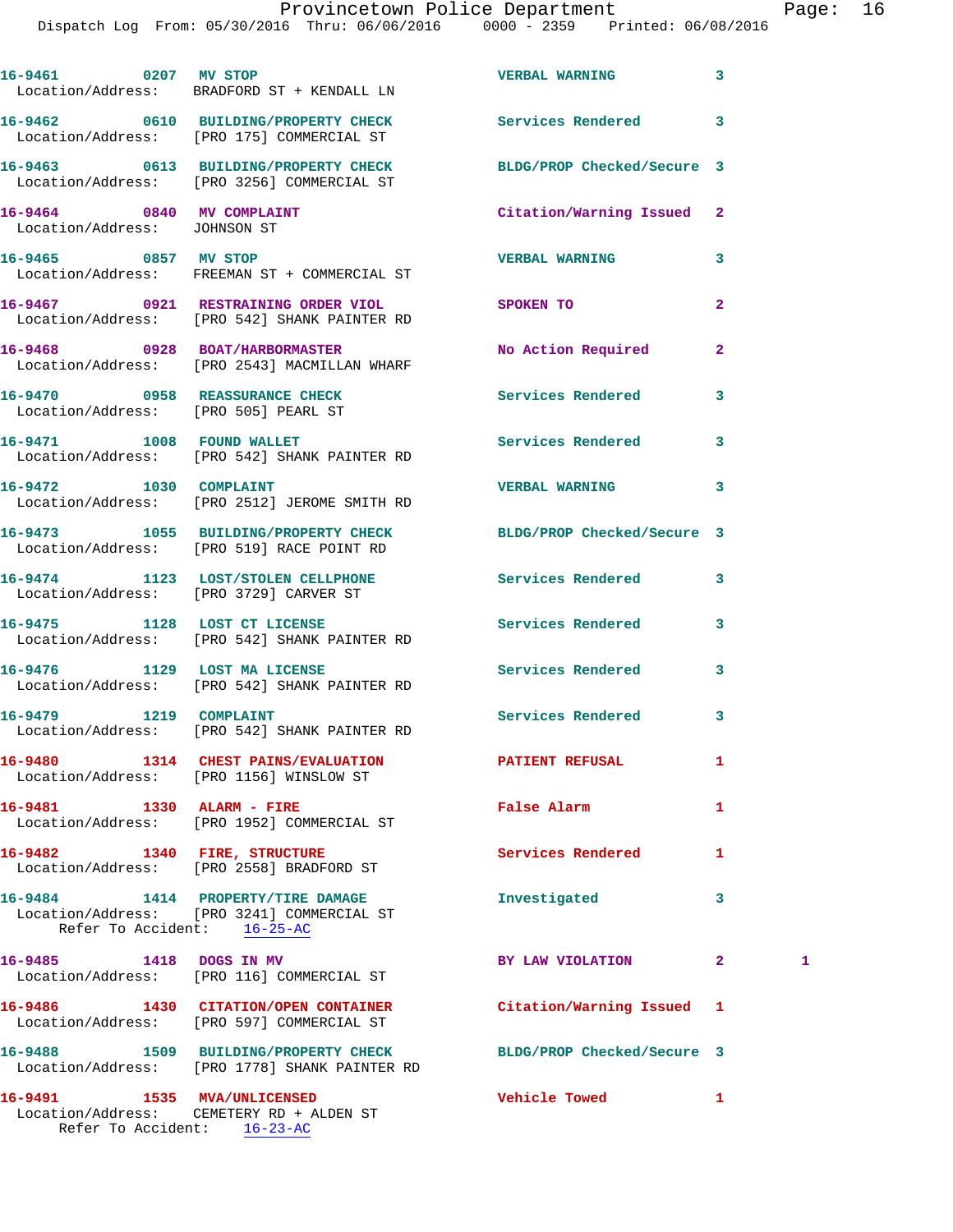|                                        | Provincetown Police Department<br>Dispatch Log From: 05/30/2016 Thru: 06/06/2016 0000 - 2359 Printed: 06/08/2016 |                            | Page: 17       |  |
|----------------------------------------|------------------------------------------------------------------------------------------------------------------|----------------------------|----------------|--|
| Refer To Summons: 16-97-AR             |                                                                                                                  |                            |                |  |
|                                        | 16-9492 1606 LOST CAR KEY Services Rendered<br>Location/Address: [PRO 2832] COMMERCIAL ST                        |                            | $\mathbf{3}$   |  |
|                                        | 16-9493 1634 LOST DRIVER'S LICENSE Services Rendered 3<br>Location/Address: [PRO 542] SHANK PAINTER RD           |                            |                |  |
| Refer To Accident: 16-24-AC            | 16-9494 1733 MV ACCIDENT<br>Location/Address: CENTRAL ST + BRADFORD ST                                           | Services Rendered 1        |                |  |
|                                        | 16-9495 1844 TRIP AND FALL/TRANSPORT Transported to Hospital 1<br>Location/Address: JOHNSON ST + COMMERCIAL ST   |                            |                |  |
|                                        | 16-9496 1853 FISHING COMPLAINT<br>Location/Address: [PRO 3259] MACMILLAN WHARF                                   | Services Rendered 3        |                |  |
| Location/Address: [PRO 408] CONWELL ST | 16-9497 1902 ANIMAL IN DISTRESS                                                                                  | Could Not Locate           | $\mathbf{2}$   |  |
|                                        | 16-9498 1903 DRONE USE<br>Location/Address: [PRO 2191] MAYFLOWER AVE                                             | Services Rendered          | $\overline{2}$ |  |
|                                        | 16-9499 1918 PROPERTY RETURNED<br>Location/Address: [PRO 2356] STANDISH ST                                       | <b>Services Rendered</b>   | 3              |  |
|                                        | 16-9501 1919 PSAP CALL/PIER<br>Location/Address: [PRO 3259] MACMILLAN WHARF                                      | Services Rendered 1        |                |  |
|                                        | 16-9500 1922 PARK, WALK & TALK 1988 Services Rendered<br>Location/Address: [PRO 105] COMMERCIAL ST               |                            | 2              |  |
|                                        | 16-9502 2006 PARKED MV COMPLAINT<br>Location/Address: [PRO 617] BRADFORD ST                                      | Services Rendered          | $\mathbf{2}$   |  |
|                                        | 16-9503 2040 ANKLE INJURY<br>Location/Address: [PRO 396] COMMERCIAL ST                                           | Transported to Hospital 1  |                |  |
|                                        | 16-9504 2052 VERBAL 1-WAY<br>Location: [PRO 3431] LOPES SQUARE                                                   | <b>VERBAL WARNING</b>      | 3              |  |
| 16-9505 2103 BAR CHECK                 | Location/Address: [PRO 1953] COMMERCIAL ST                                                                       | BLDG/PROP Checked/Secure 2 |                |  |
| 16-9506 2105 BAR CHECK                 | Location/Address: [PRO 2702] COMMERCIAL ST                                                                       | BLDG/PROP Checked/Secure 2 |                |  |
|                                        | 16-9507 2119 DIABETIC CALL<br>Location/Address: [PRO 1466] COMMERCIAL ST                                         | <b>PATIENT REFUSAL</b>     | 1              |  |
|                                        | 16-9508 2142 BUILDING/PROPERTY CHECK BLDG/PROP Checked/Secure 3<br>Location/Address: [PRO 519] RACE POINT RD     |                            |                |  |
|                                        | 16-9509 2142 BAR CHECK<br>Location/Address: [PRO 129] COMMERCIAL ST                                              | BLDG/PROP Checked/Secure 2 |                |  |
|                                        | 16-9510 2144 BUILDING/PROPERTY CHECK BLDG/PROP Checked/Secure 3<br>Location/Address: [PRO 182] COMMERCIAL ST     |                            |                |  |
| Location/Address: [PRO 3287] ROUTE 6   | 16-9511 2207 BUILDING/PROPERTY CHECK BLDG/PROP Checked/Secure 3                                                  |                            |                |  |
|                                        | 16-9512 2214 WELL-BEING CHECK<br>Location/Address: [PRO 3652] COMMERCIAL ST                                      | Services Rendered 3        |                |  |
|                                        | 16-9513 2234 BUILDING/PROPERTY CHECK<br>Location/Address: [PRO 175] COMMERCIAL ST                                | BLDG/PROP Checked/Secure 3 |                |  |
|                                        | 16-9515 2257 MEDICAL EMERGENCY<br>Location/Address: [PRO 350] COMMERCIAL ST                                      | Transported to Hospital 1  |                |  |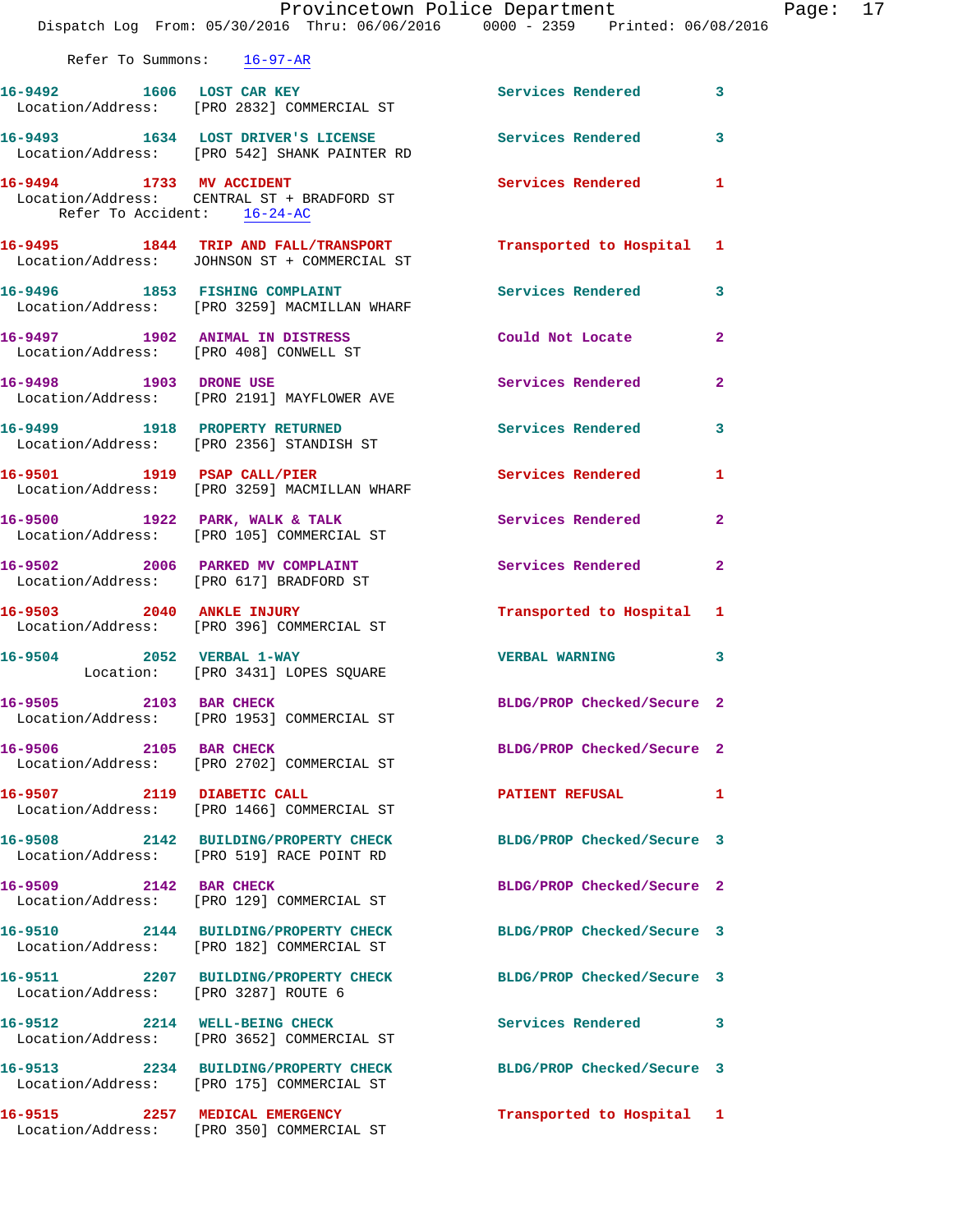Dispatch Log From: 05/30/2016 Thru: 06/06/2016 0000 - 2359 Printed: 06/08/2016 **16-9516 2342 BUILDING/PROPERTY CHECK Services Rendered 3**  Location/Address: [PRO 3259] MACMILLAN WHARF **For Date: 06/05/2016 - Sunday 16-9517 0001 LOBBY TRAFFIC Services Rendered 2 31**  Location/Address: [PRO 542] SHANK PAINTER RD **16-9518 0018 MV OBSERVANCE / ASSIGNMENT Services Rendered 3**  Location/Address: HOWLAND ST + BRADFORD ST **16-9519 0020 ASSIST AGENCY / MUTUAL AID Services Rendered 3**  Location/Address: [PRO 3430] COMMERCIAL ST **16-9520 0036 MV STOP VERBAL WARNING 3**  Location/Address: [PRO 595] BRADFORD ST **16-9521 0044 BUILDING/PROPERTY CHECK BLDG/PROP Checked/Secure 3**  Location/Address: [PRO 1638] COMMERCIAL ST **16-9522 0054 FOUND DCU CARD Services Rendered 3**  Location/Address: COMMERCIAL ST **16-9523 0118 BUILDING/PROPERTY CHECK BLDG/PROP Checked/Secure 3**  Location/Address: [PRO 2194] COMMERCIAL ST **16-9524 0139 MV STOP VERBAL WARNING 3**  Location/Address: [PRO 3004] BRADFORD ST **16-9525 0139 ASSIST CITIZEN Services Rendered 3 1**  Location/Address: [PRO 3296] SHANK PAINTER RD **16-9526 0148 DISTURBANCE Services Rendered 1**  Location/Address: [PRO 2599] RYDER ST **16-9527 0151 MV STOP VERBAL WARNING 3**  Location/Address: COMMERCIAL ST + DYER ST **16-9528 0228 ASSIST CITIZEN Services Rendered 3**  Location/Address: [PRO 3331] COMMERCIAL ST **16-9529 0245 BUILDING/PROPERTY CHECK Services Rendered 3**  Location/Address: [PRO 564] BAYBERRY AVE **16-9530 0332 ALARM - GENERAL Services Rendered 1**  Location/Address: [PRO 539] SHANK PAINTER RD **16-9531 0516 MV OBSERVANCE / ASSIGNMENT Services Rendered 3**  Location/Address: [PRO 2513] ROUTE 6 **16-9532 0555 BUILDING/PROPERTY CHECK BLDG/PROP Checked/Secure 3**  Location/Address: [PRO 554] TREMONT ST **16-9533 0604 BUILDING/PROPERTY CHECK Services Rendered 3**  Location/Address: [PRO 2483] COMMERCIAL ST **16-9534 0611 MV COMPLAINT No Action Required 2**  Location/Address: [PRO 542] SHANK PAINTER RD **16-9535 0757 BUILDING/PROPERTY CHECK BLDG/PROP Checked/Secure 3**  Location/Address: [PRO 530] SHANK PAINTER RD **16-9536 0819 PARKING GATE VANDALISM Services Rendered 3**  Location/Address: [PRO 75] CAPTAIN BERTIES WAY **16-9537 0847 FOUND BOX TURTLE Services Rendered 2**  Location/Address: [PRO 542] SHANK PAINTER RD

**16-9538 0928 PARKING COMPLAINT / GENERAL Services Rendered 3**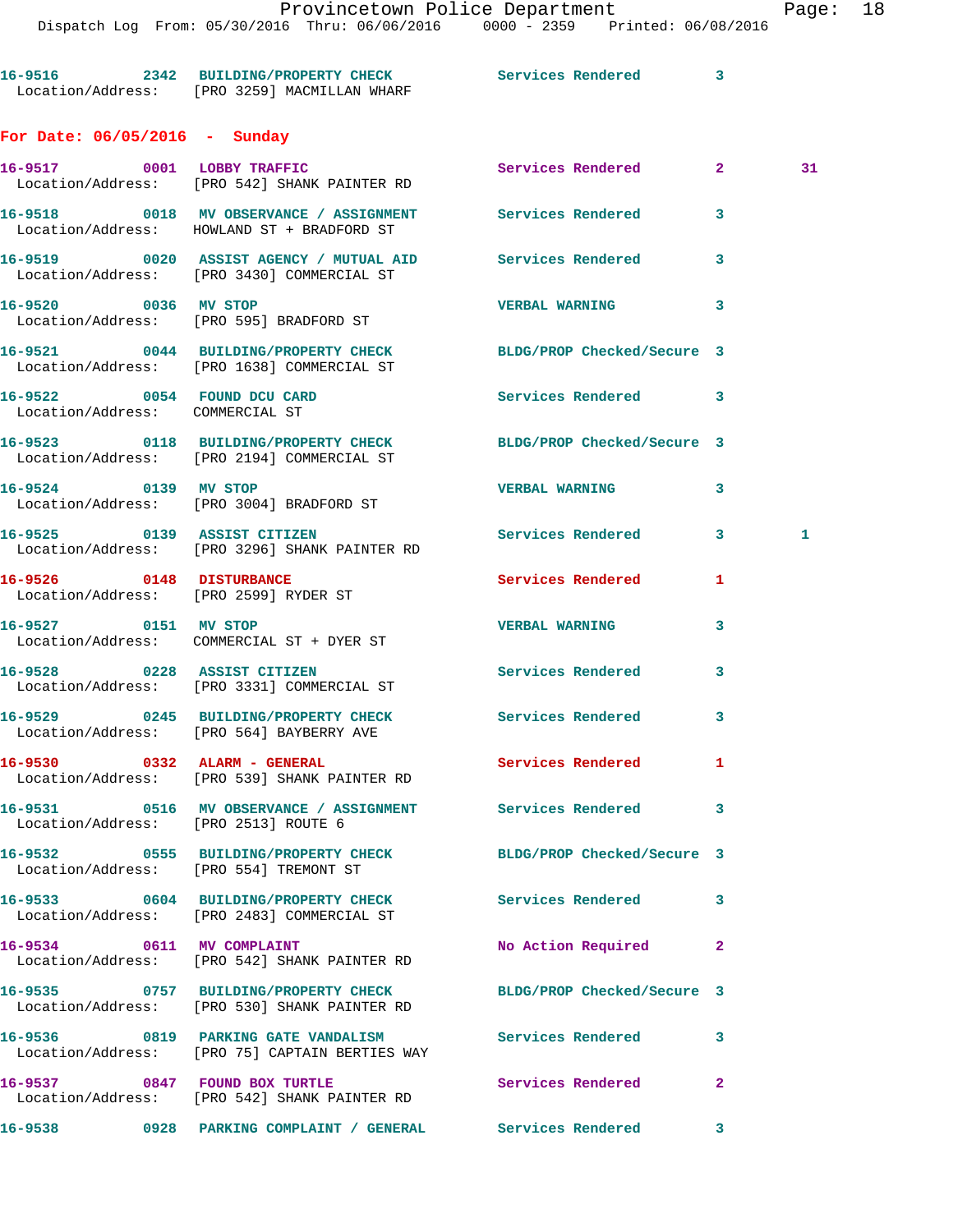|                                                   | Dispatch Log From: 05/30/2016 Thru: 06/06/2016   0000 - 2359   Printed: 06/08/2016                           | Provincetown Police Department | Page: 19       |  |
|---------------------------------------------------|--------------------------------------------------------------------------------------------------------------|--------------------------------|----------------|--|
| Location/Address: [PRO 82] CENTER ST              |                                                                                                              |                                |                |  |
|                                                   | 16-9539 1010 ANIMAL CALL<br>Location/Address: [PRO 415] CONWELL ST                                           | Services Rendered 2            |                |  |
|                                                   | 16-9541 1150 B & E BURGLARY<br>Location/Address: [PRO 1580] KINGS WAY                                        | Services Rendered 2            |                |  |
|                                                   | 16-9542 1222 PARK, WALK & TALK 1988 Services Rendered 2<br>Location/Address: [PRO 105] COMMERCIAL ST         |                                |                |  |
| 16-9543 1302 MV STOP                              | Location/Address: [PRO 285] COMMERCIAL ST                                                                    | VERBAL WARNING 3               |                |  |
|                                                   | 16-9544 1317 MEDICAL EMERGENCY<br>Location/Address: [PRO 3259] MACMILLAN WHARF                               | PATIENT REFUSAL                | 1              |  |
| 16-9545 1327 LOST IPHONE                          | Location/Address: [PRO 542] SHANK PAINTER RD                                                                 | Services Rendered 3            |                |  |
|                                                   | 16-9546 1334 COMPLAINT<br>Location/Address: [PRO 338] SHANK PAINTER RD                                       | Services Rendered 3            |                |  |
|                                                   | 16-9547 1338 BUILDING/PROPERTY CHECK BLDG/PROP Checked/Secure 3<br>Location/Address: [PRO 519] RACE POINT RD |                                |                |  |
|                                                   | 16-9549 1407 BUILDING/PROPERTY CHECK BLDG/PROP Checked/Secure 3<br>Location/Address: [PRO 182] COMMERCIAL ST |                                |                |  |
|                                                   | 16-9550 1418 BUILDING/PROPERTY CHECK BLDG/PROP Checked/Secure 3<br>Location/Address: [PRO 175] COMMERCIAL ST |                                |                |  |
|                                                   | 16-9551 1457 LOST BLACK WALLET<br>Location/Address: [PRO 2483] COMMERCIAL ST                                 | Services Rendered 3            |                |  |
| Location/Address: ROUTE 6 + HOWLAND ST            | 16-9552 1559 MV OBSERVANCE / ASSIGNMENT Services Rendered 3                                                  |                                |                |  |
|                                                   | 16-9554 1634 PARK, WALK & TALK 1999 Services Rendered 2<br>Location/Address: [PRO 105] COMMERCIAL ST         |                                |                |  |
|                                                   | 16-9555 1640 HAZARDS/LOOSE UMBRELLAS Services Rendered 2<br>Location/Address: [PRO 3240] COMMERCIAL ST       |                                |                |  |
|                                                   | 16-9556 1656 BUILDING/PROPERTY CHECK<br>Location/Address: [PRO 379] COMMERCIAL ST                            | BLDG/PROP Checked/Secure 3     |                |  |
|                                                   | 16-9557 1708 BUILDING/PROPERTY CHECK Services Rendered 3<br>Location/Address: [PRO 433] RYDER ST EXT         |                                |                |  |
|                                                   | 16-9558 1753 WATER LINE BURST<br>Location/Address: [PRO 94] BRADFORD ST                                      | <b>Services Rendered</b>       | 3              |  |
| 16-9559 1806 WIRES DOWN                           | Location/Address: YOUNGS CT + COMMERCIAL ST                                                                  | Services Rendered              | $\mathbf{2}$   |  |
| 16-9560 1809 FOLLOW UP                            | Location/Address: [PRO 3430] COMMERCIAL ST                                                                   | <b>FOLLOW UP</b>               | 2              |  |
| 16-9561 1811 BAR CHECK                            | Location/Address: [PRO 3117] COMMERCIAL ST                                                                   | Services Rendered              | $\overline{2}$ |  |
| Location/Address: ROUTE 6                         | 16-9562 1906 MV OBSERVANCE / ASSIGNMENT Services Rendered 3                                                  |                                |                |  |
|                                                   | 16-9563 1910 911 GENERAL<br>Location/Address: [PRO 1650] BRADFORD ST EXT                                     | Services Rendered              | 1              |  |
| 16-9564 1917 MV STOP<br>Location/Address: ROUTE 6 |                                                                                                              | <b>VERBAL WARNING</b>          | $\mathbf{3}$   |  |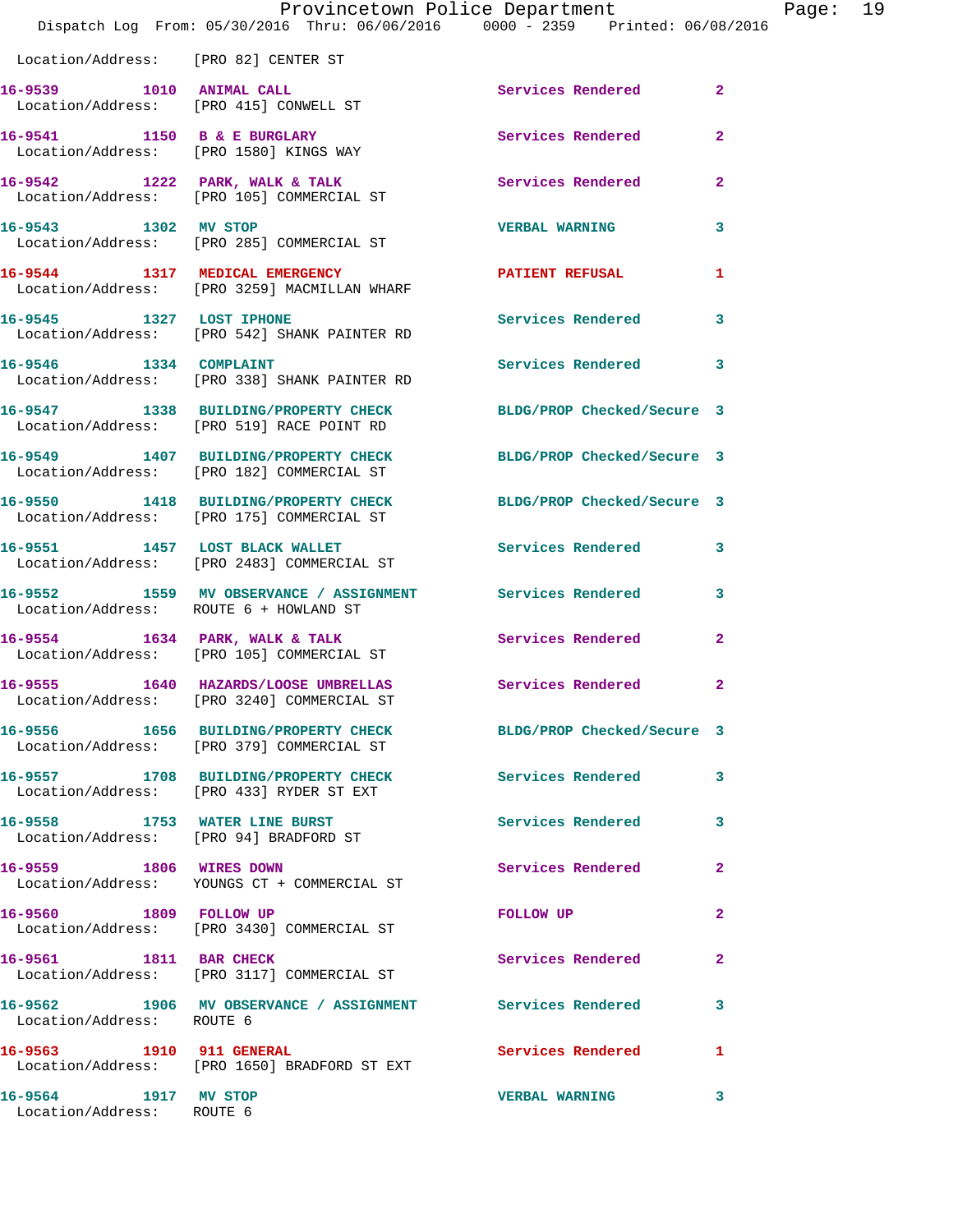|                                                           | Provincetown Police Department<br>Dispatch Log From: 05/30/2016 Thru: 06/06/2016 0000 - 2359 Printed: 06/08/2016 |                           |   | Page: 20 |  |
|-----------------------------------------------------------|------------------------------------------------------------------------------------------------------------------|---------------------------|---|----------|--|
|                                                           | 16-9565 1931 BUILDING/PROPERTY CHECK BLDG/PROP Checked/Secure 3<br>Location/Address: [PRO 2500] COMMERCIAL ST    |                           |   |          |  |
|                                                           | 16-9566 1944 BUILDING/PROPERTY CHECK BLDG/PROP Checked/Secure 3<br>Location/Address: [PRO 1778] SHANK PAINTER RD |                           |   |          |  |
| Location/Address: [PRO 16] BRADFORD ST                    | 16-9567 1957 BUILDING/PROPERTY CHECK BLDG/PROP Checked/Secure 3                                                  |                           |   |          |  |
| 16-9568 2006 MV STOP                                      | Location/Address: SHANK PAINTER RD + PROVINCE RD                                                                 | VERBAL WARNING 3          |   |          |  |
| Location/Address: [PRO 94] BRADFORD ST                    | 16-9569 2011 MV OBSERVANCE / ASSIGNMENT Services Rendered                                                        |                           | 3 |          |  |
| Location/Address: [OT] NW 97TH ST                         | 16-9573 2014 ASSIST AGENCY / MIAMI-DADE PD Taken/Referred to Other 3                                             |                           |   |          |  |
|                                                           | 16-9570 2017 BUILDING/PROPERTY CHECK BLDG/PROP Checked/Secure 3<br>Location/Address: [PRO 1952] COMMERCIAL ST    |                           |   |          |  |
| 16-9571 2019 MV STOP                                      | Location/Address: [PRO 2206] COMMERCIAL ST                                                                       | <b>VERBAL WARNING 3</b>   |   |          |  |
|                                                           | 16-9572 2020 MV STOP<br>Location/Address: BRADFORD ST + BANGS ST                                                 | <b>VERBAL WARNING</b>     | 3 |          |  |
|                                                           | 16-9574 2030 BUILDING/PROPERTY CHECK BLDG/PROP Checked/Secure 3<br>Location/Address: [PRO 105] COMMERCIAL ST     |                           |   |          |  |
|                                                           | 16-9575 2037 MV STOP<br>Location/Address: BRADFORD ST + HIGH POLE HILL                                           | <b>VERBAL WARNING</b>     | 3 |          |  |
| 16-9576 2042 MV STOP<br>Location/Address: FREEMAN ST      |                                                                                                                  | <b>VERBAL WARNING</b>     | 3 |          |  |
|                                                           | 16-9577 2054 BUILDING/PROPERTY CHECK BLDG/PROP Checked/Secure 3<br>Location/Address: [PRO 519] RACE POINT RD     |                           |   |          |  |
|                                                           | 16-9578 2118 COMPLAINT<br>Location/Address: [PRO 3443] COMMERCIAL ST                                             | SPOKEN TO                 | 3 |          |  |
| Location/Address: [PRO 58] BRADFORD ST                    | 16-9579 2137 MV OBSERVANCE / ASSIGNMENT                                                                          | No Action Required        | 3 |          |  |
|                                                           | 16-9581 2143 MEDICAL EMERGENCY<br>Location/Address: [PRO 2500] COMMERCIAL ST                                     | Services Rendered 1       |   |          |  |
|                                                           | 16-9582 2226 MEDICAL EMERGENCY<br>Location/Address: [PRO 3222] ALDEN ST                                          | Transported to Hospital 1 |   |          |  |
| 16-9583 2236 ALARM - FIRE                                 | Location/Address: [PRO 248] COMMERCIAL ST                                                                        | Services Rendered         | 1 |          |  |
| 16-9584 2300 MV COMPLAINT<br>Location/Address: FREEMAN ST |                                                                                                                  | Could Not Locate          | 2 |          |  |
| 16-9585 2321 MV STOP                                      | Location/Address: [PRO 3912] SHANK PAINTER RD                                                                    | <b>VERBAL WARNING</b>     | 3 |          |  |
| 16-9586 2348 ALARM - GENERAL                              | Location/Address: [PRO 1616] BANGS ST                                                                            | False Alarm               | 1 |          |  |
|                                                           | 16-9587 2357 BUILDING/PROPERTY CHECK BLDG/PROP Checked/Secure 3<br>Location/Address: [PRO 3256] COMMERCIAL ST    |                           |   |          |  |

## **For Date: 06/06/2016 - Monday**

| 16-9588           | 0002 LOBBY TRAFFIC         | Services Rendered |  |
|-------------------|----------------------------|-------------------|--|
| Location/Address: | [PRO 542] SHANK PAINTER RD |                   |  |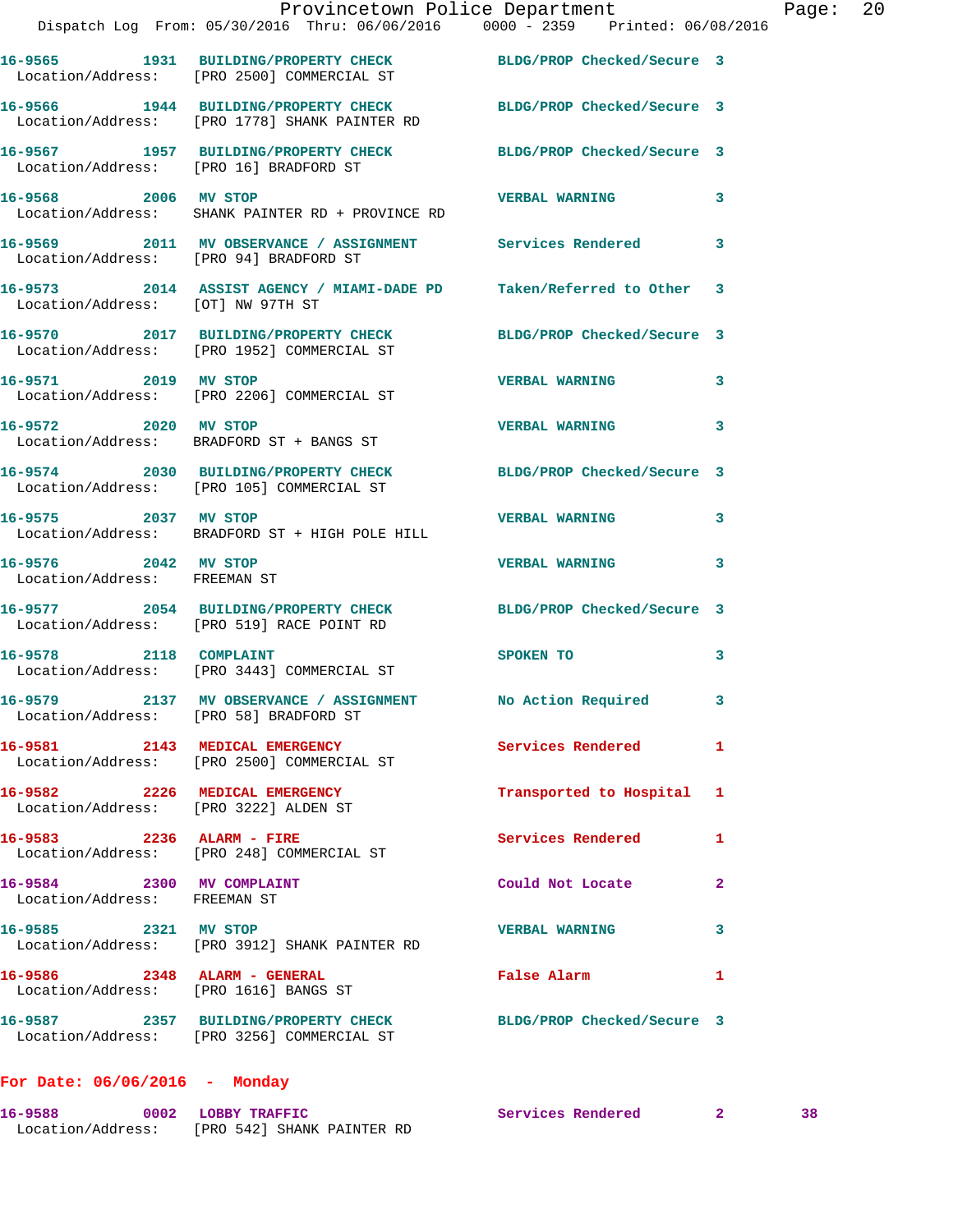Dispatch Log From: 05/30/2016 Thru: 06/06/2016 0000 - 2359 Printed: 06/08/2016 **16-9589 0021 BUILDING/PROPERTY CHECK Services Rendered 3**  Location/Address: [PRO 3259] MACMILLAN WHARF **16-9591 0022 BUILDING/PROPERTY CHECK BLDG/PROP Checked/Secure 3**  Location/Address: [PRO 2865] COMMERCIAL ST **16-9590 0025 BUILDING/PROPERTY CHECK BLDG/PROP Checked/Secure 3**  Location/Address: [PRO 1638] COMMERCIAL ST **16-9592 0042 BUILDING/PROPERTY CHECK Services Rendered 3**  Location/Address: [PRO 2898] JEROME SMITH RD **16-9593 0049 BUILDING/PROPERTY CHECK BLDG/PROP Checked/Secure 3**  Location/Address: [PRO 516] RACE POINT RD **16-9595 0115 MV OBSERVANCE / ASSIGNMENT No Action Required 3**  Location: [PRO 3431] LOPES SQUARE **16-9594 0116 MV OBSERVANCE / ASSIGNMENT Services Rendered 3**  Location/Address: [PRO 2513] ROUTE 6 **16-9596 0118 BUILDING/PROPERTY CHECK BLDG/PROP Checked/Secure 3**  Location/Address: [PRO 2539] RYDER ST EXT **16-9597 0140 BUILDING/PROPERTY CHECK BLDG/PROP Checked/Secure 3**  Location/Address: [PRO 182] COMMERCIAL ST **16-9598 0206 BUILDING/PROPERTY CHECK Services Rendered 3**  Location/Address: [PRO 526] RYDER ST EXT **16-9600 0232 MEDICAL EMERGENCY PATIENT REFUSAL 1**  Location/Address: [PRO 3222] ALDEN ST **16-9601 0532 MV OBSERVANCE / ASSIGNMENT Services Rendered 3**  Location/Address: [PRO 2519] ROUTE 6 **16-9602 0613 BUILDING/PROPERTY CHECK BLDG/PROP Checked/Secure 3**  Location/Address: [PRO 1780] JOHNSON ST **16-9603 0618 BUILDING/PROPERTY CHECK Services Rendered 3**  Location/Address: [PRO 2500] COMMERCIAL ST **16-9607 0812 SERVICE CALL/COURT Services Rendered 3**  Location/Address: [PRO 542] SHANK PAINTER RD Refer To Arrest: 16-98-AR Refer To P/C: 16-99-AR **16-9611 0815 SERVICE CALL/SCHOOL Services Rendered 3**  Location/Address: [PRO 569] WINSLOW ST **16-9608 0823 LOST CREDIT CARD Services Rendered 3**  Location/Address: [PRO 1677] MAYFLOWER AVE

**16-9609 0828 911 GENERAL/TTY TEST CALL Services Rendered 1**  Location/Address: [PRO 542] SHANK PAINTER RD **16-9610 0834 SERVICE CALL/ELEVATOR Services Rendered 3**  Location/Address: [PRO 350] COMMERCIAL ST

Location/Address: [PRO 3430] COMMERCIAL ST

Location/Address: [PRO 1896] WINSLOW ST

Location/Address: [PRO 2521] ROUTE 6

**16-9619 1043 THREATENING Investigated 2**  Location/Address: [PRO 588] SHANK PAINTER RD

**16-9613 0914 BUILDING/PROPERTY CHECK Services Rendered 3 16-9615 0926 911 GENERAL/MISDIAL Services Rendered 1** 

**16-9617 1001 MV STOP VERBAL WARNING 3**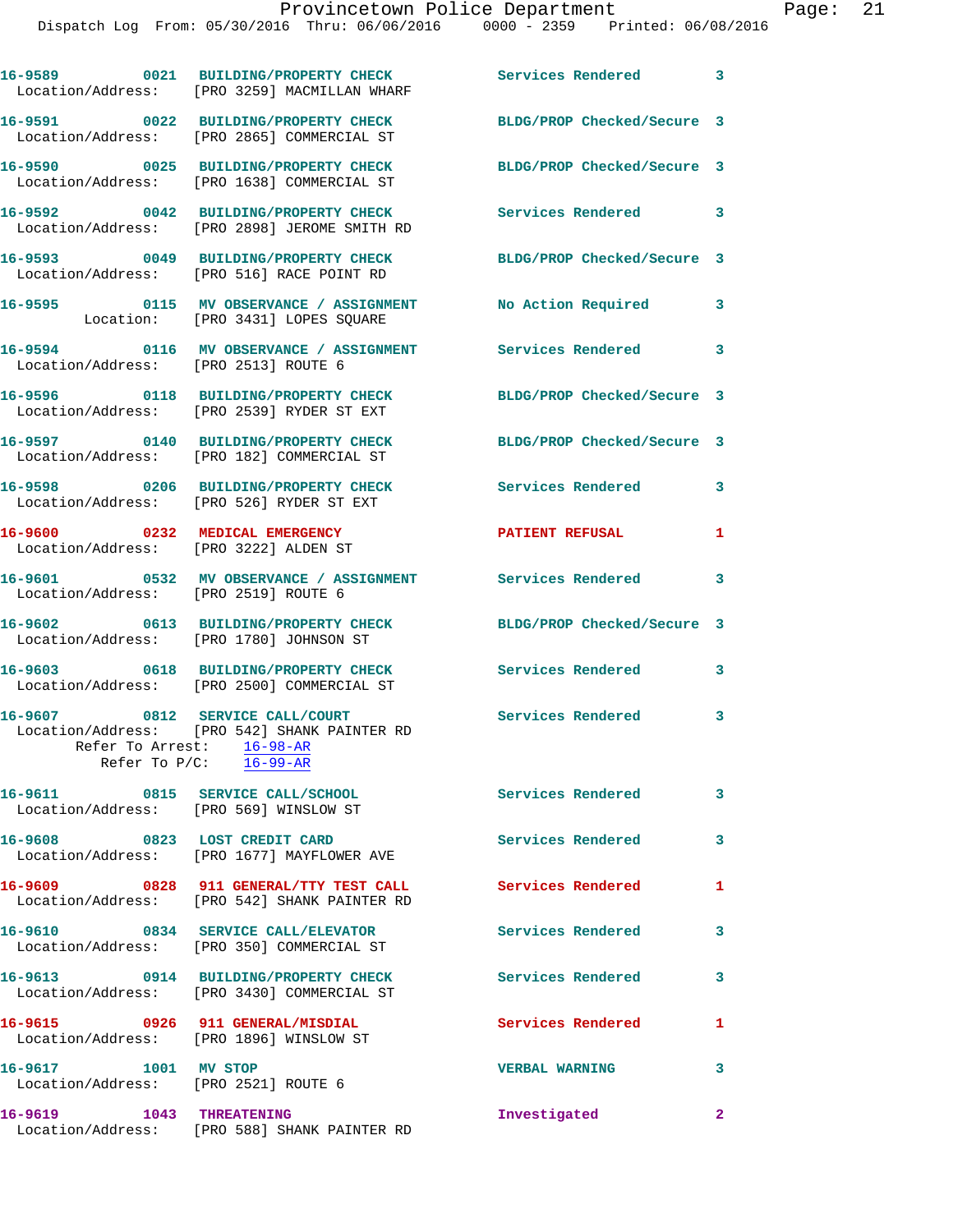|                                                                         | 16-9620 1048 LATE TRUCK STOPS<br>Location: [PRO 3431] LOPES SQUARE                                              | SPOKEN TO                  | $\overline{2}$ |
|-------------------------------------------------------------------------|-----------------------------------------------------------------------------------------------------------------|----------------------------|----------------|
|                                                                         | 16-9623 1151 BUILDING/PROPERTY CHECK<br>Location/Address: [PRO 105] COMMERCIAL ST                               | BLDG/PROP Checked/Secure 3 |                |
|                                                                         | 16-9624 1201 LARCENY /MISSING WALLET<br>Location/Address: [PRO 3296] SHANK PAINTER RD                           | Services Rendered          | $\mathbf{2}$   |
| Location/Address: [PRO 895] COTTAGE ST                                  | 16-9625 1218 LARCENY OF A GENERATOR                                                                             | Investigated               | $\mathbf{2}$   |
|                                                                         | 16-9626 1257 PARKING KIOSK BROKE<br>Location/Address: [PRO 3456] RYDER ST EXT                                   | No Action Required         | 3              |
| 16-9627 1309 DOG IN M/V                                                 | Location/Address: [PRO 94] BRADFORD ST                                                                          | No Action Required         | $\mathbf{2}$   |
|                                                                         | 16-9628 1341 MV OBSERVANCE / ASSIGNMENT Services Rendered<br>Location/Address: BRADFORD ST + STANDISH ST        |                            | 3              |
| 16-9629 1346 FOLLOW UP                                                  | Location/Address: [PRO 1580] KINGS WAY                                                                          | FOLLOW UP                  | $\mathbf{2}$   |
| 16-9630 1358 MV STOP                                                    | Location/Address: [PRO 542] SHANK PAINTER RD                                                                    | <b>VERBAL WARNING</b>      | 3              |
| 16-9631 1402 MV STOP                                                    | Location/Address: [PRO 338] SHANK PAINTER RD                                                                    | <b>VERBAL WARNING</b>      | 3              |
| 16-9632 1410 THREATS                                                    | Location/Address: [PRO 523] COMMERCIAL ST                                                                       | Services Rendered          | $\mathbf{2}$   |
| Location/Address: [PRO 569] WINSLOW ST                                  | 16-9634 1500 PARK, WALK & TALK                                                                                  | Services Rendered          | $\mathbf{2}$   |
|                                                                         | 16-9635 1531 PARK, WALK & TALK<br>Location/Address: [PRO 105] COMMERCIAL ST                                     | Services Rendered 2        |                |
|                                                                         | 16-9636 1543 BUILDING/PROPERTY CHECK<br>Location/Address: [PRO 99] COMMERCIAL ST                                | BLDG/PROP Checked/Secure 3 |                |
| 16-9637 1653 MV STOP                                                    | Location/Address: [PRO 2398] BRADFORD ST                                                                        | <b>VERBAL WARNING</b>      | 3              |
|                                                                         | 16-9639 1711 MV OBSERVANCE / ASSIGNMENT Services Rendered<br>Location/Address: RACE POINT RD + SEASHORE PARK DR |                            | 3              |
| 16-9640 1721 MV STOP                                                    | Location/Address: RACE POINT RD + NELSON AVE                                                                    | <b>VERBAL WARNING</b>      | 3              |
| 16-9641 1726 MV STOP                                                    | Location/Address: RACE POINT RD + NELSON AVE                                                                    | <b>VERBAL WARNING</b>      | 3              |
| 16-9642 1735 VERBAL ALTERCATION                                         | Location/Address: [PRO 3287] ROUTE 6                                                                            | Services Rendered 3        |                |
|                                                                         | 16-9643 1747 MEDICAL EMERGENCY<br>Location/Address: [PRO 1012] NELSON AVE                                       | Transported to Hospital 1  |                |
|                                                                         | 16-9644 1749 MEDICAL EMERGENCY<br>Location/Address: [PRO 440] HARRY KEMP WAY                                    | Transported to Hospital 1  |                |
| 16-9645 1755 MV STOP                                                    | Location/Address: STANDISH ST + BRADFORD ST                                                                     | <b>VERBAL WARNING</b>      | 3              |
| 16-9646 1830 MEDICAL EMERGENCY<br>Location/Address: [PRO 3222] ALDEN ST |                                                                                                                 | Transported to Hospital 1  |                |
| 16-9648 1916 MEDICAL EMERGENCY                                          |                                                                                                                 | PATIENT REFUSAL 1          |                |